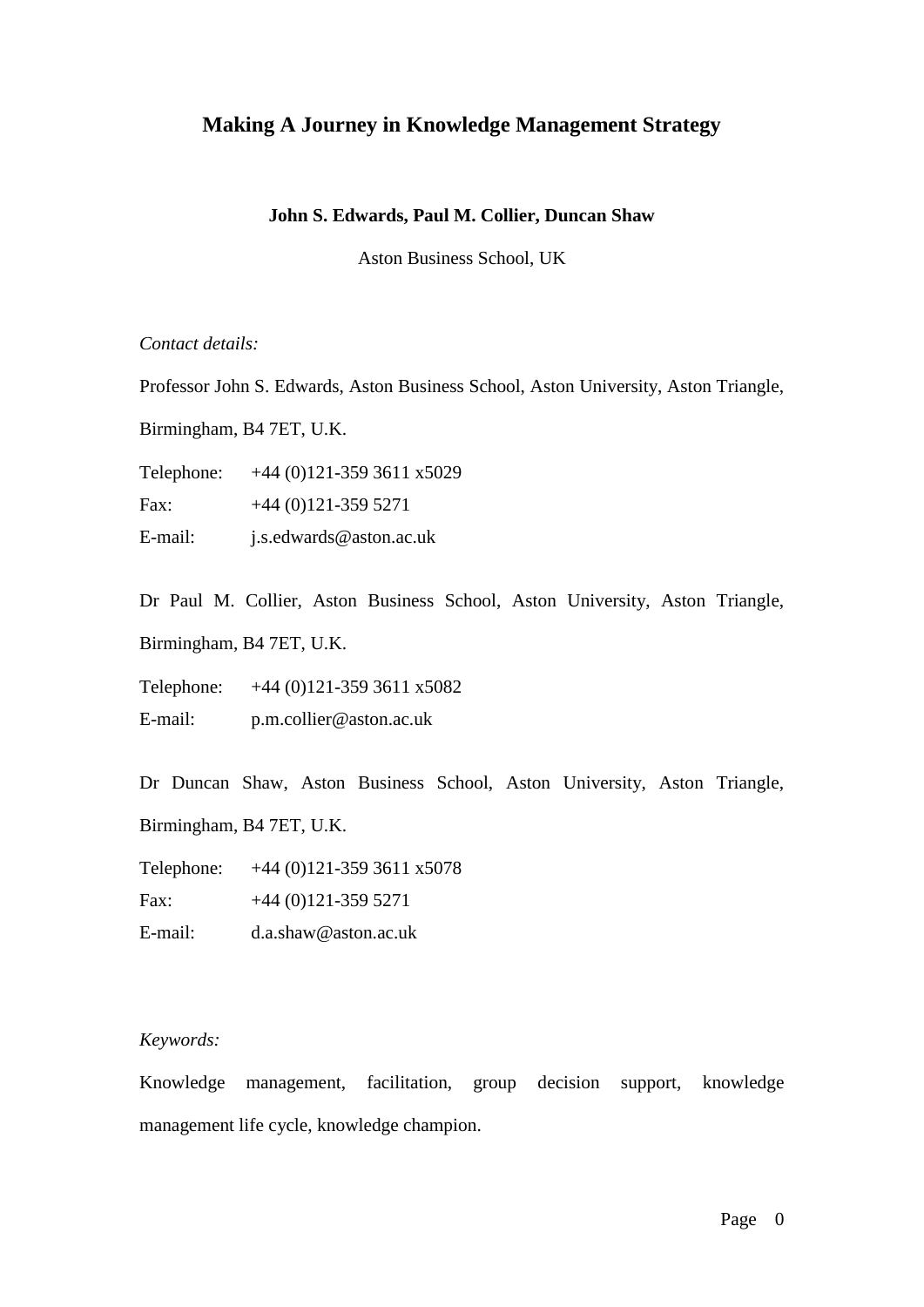### **Making A Journey in Knowledge Management Strategy**

# **Abstract**

This paper reports results from an ongoing project examining what managers think about knowledge management in the context of their organisation. This was done in a facilitated computer-assisted group workshop environment. Here we compare the outcomes of workshops held for two relatively large UK organisations, one public sector, and one private. Our conclusions are that there are relatively few differences between the perceptions of these two groups of managers, and that these differences stem more from the stage of the knowledge management life cycle that the two organisations have reached, rather than the difference in context between public and private sector.

### **Introduction**

It is generally agreed that knowledge management has human, process and technological aspects, and that the technological is – or at least should be – the least important of the three (Davenport and Prusak, 1998). It is also generally agreed that knowledge management in an organisation has to be firmly grounded in its culture (Amidon, 1998), so there can be no "one size fits all" way to "do" knowledge management. However, matters are further complicated by evidence that knowledge management is relatively transient, i.e. different at different times, even in the same organisation (Scarbrough *et al.*, 1999).

In the research reported in this paper, we have taken an empirical approach, based on finding out what groups of staff in UK organisations think about knowledge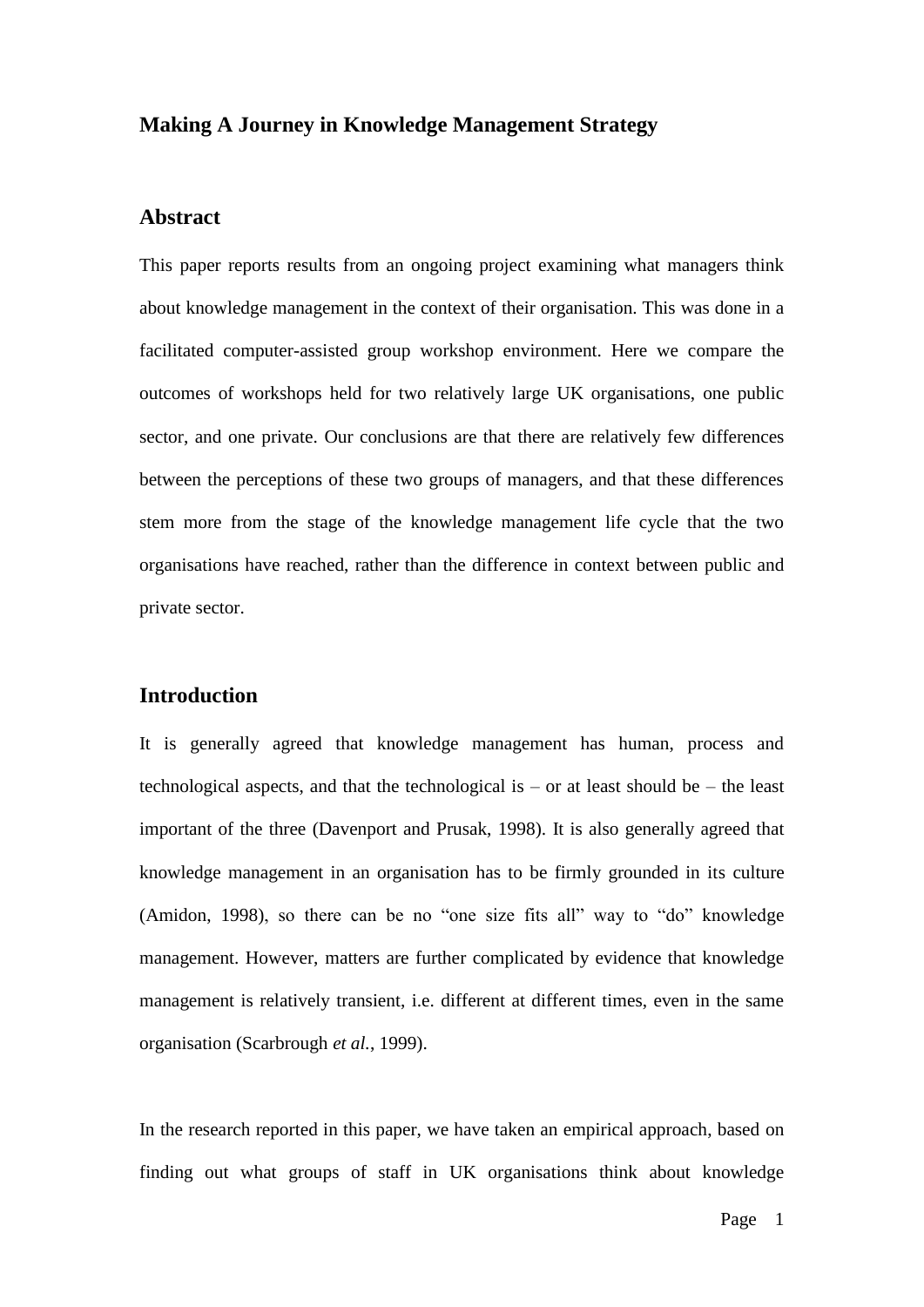management in their organisation. Typically most of these staff are "management", ranging from Board of Directors level downwards. Data has been collected in a workshop format, which enables a group understanding of knowledge management to be surfaced, rather than simply the separate understandings of individuals.

In this paper we concentrate on comparing and contrasting the results from two workshops, held with one public sector and one private sector organisation. Our intention is to examine whether this difference in context has any apparent effect on perceptions of knowledge management in those organisations.

The structure of the paper is as follows. We begin by reviewing relevant aspects of the theory of knowledge management, especially the process(es) of knowledge management, knowledge management in an organisational context, and its relationship with organisational learning.

We then describe the format of the workshops, and the methodology used in holding them. As far as we are aware, this is the first time that this particular technique, called Journey Making, has been applied to find out perceptions about knowledge management. Its previous use has been mainly in strategy development (Eden and Ackermann, 1998). A discussion of the results from the two workshops follows, and finally we draw some conclusions about the effectiveness of our approach and the influence of context in the two organisations studied.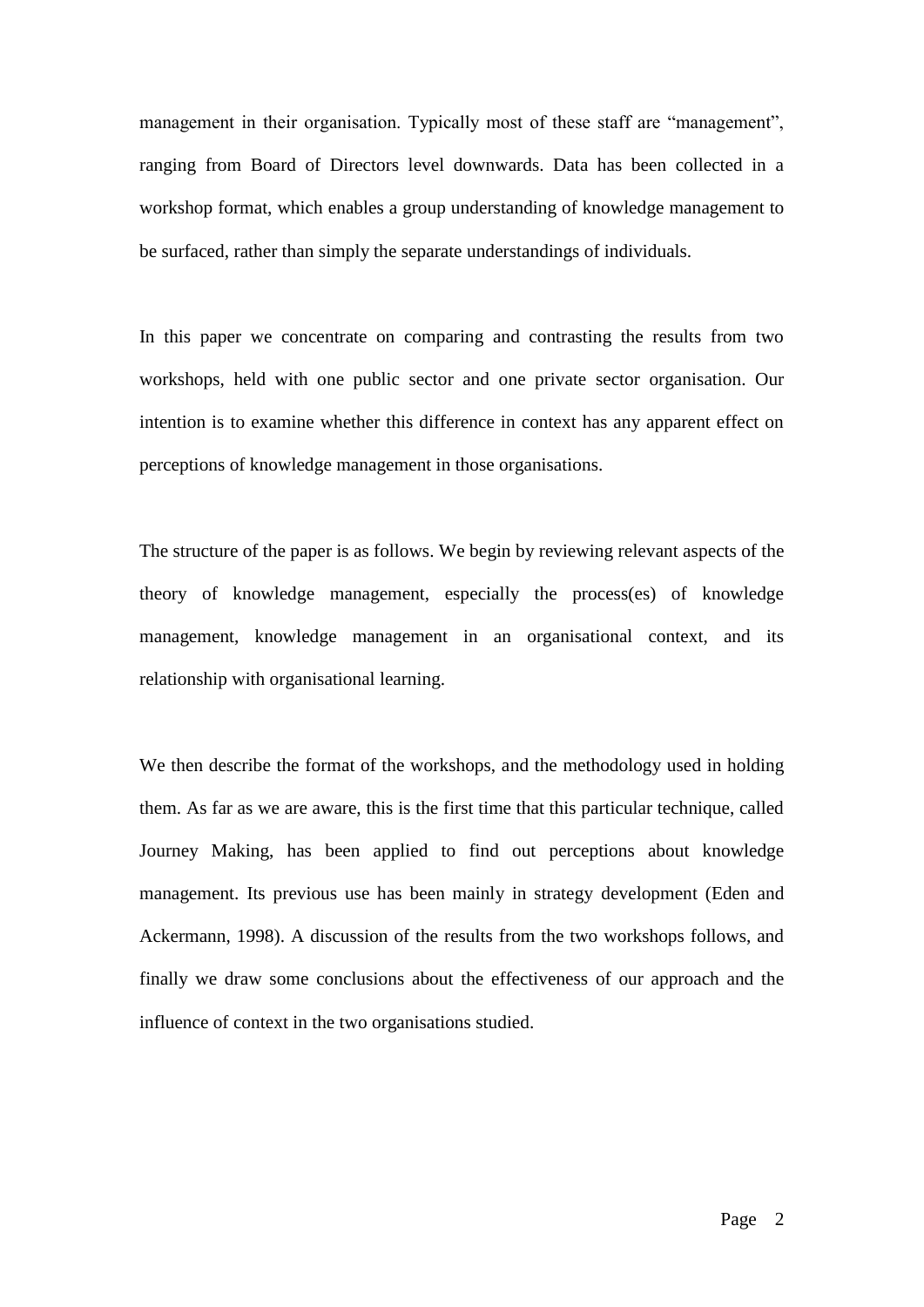### **Knowledge Management Theories**

There are many ways to look at both knowledge management and indeed knowledge itself. Space does not permit a full discussion of the precise meaning of knowledge in this paper, but see Edwards and Kidd (2003) for an introductory discussion. The following sections briefly review the more prominent ideas in the knowledge management literature that are relevant to this research project. The main (linked) themes are different types of knowledge, knowledge management as process, knowledge management in organisations, and the relationship between knowledge management in organisations and organisational learning.

## *Different types of knowledge*

### Formal v informal knowledge

One of the tensions apparent in the knowledge management literature is between the formal and the informal views of knowledge in the organisation. This is discussed in some detail by Fleck (1997). Fleck makes the point that information and knowledge are embedded in the working context, so that it is in fact very difficult to completely separate the formal from the informal. Nidumolu *et al* (2001) also examine the need for the practice of knowledge management to be suitably grounded in the organisation; they state that a fundamental purpose of managing knowledge must be to build some degree of shared context. This situatedness is a recurrent theme in the literature. Huber (2000) goes even further, pointing out that although a shared context is necessary for shared understanding, and thus knowledge transfer, it may still not be sufficient.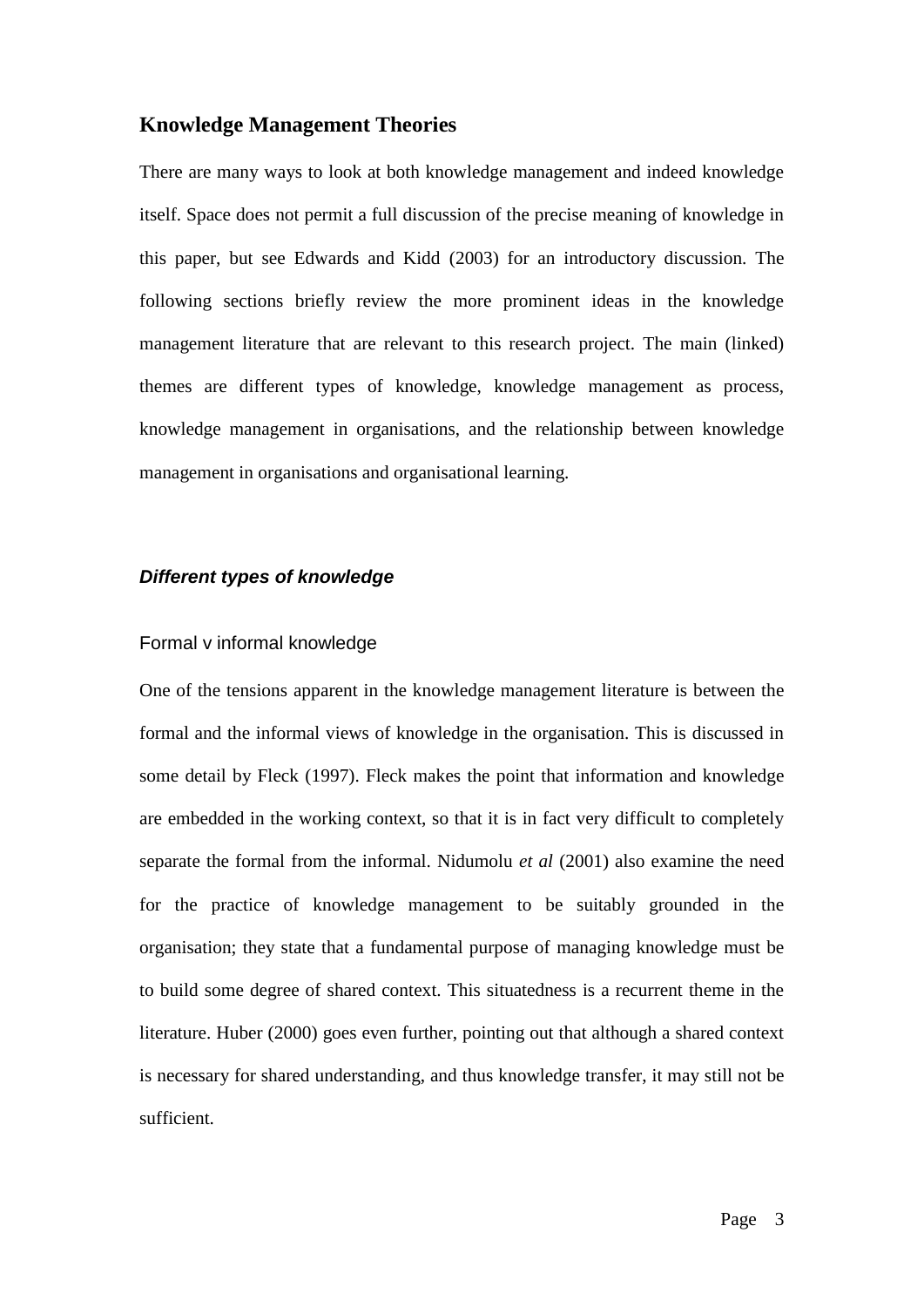#### Core and support knowledge.

The theory of business processes distinguishes between core and support processes (Earl, 1994). The core processes are the ones that make the organisation what it is; the ones performed directly for the external customers whom the organisation exists to serve. Support processes are typically for internal customers, and often "administrative" in nature. In so far as knowledge may be seen as linked to the business processes in an organisation, it may be helpful to make a similar distinction about the knowledge requirements. See Edwards and Kidd (2002). Core processes need to be done as well as possible. On this basis, any improvement in/addition to the organisation"s core knowledge – the knowledge needed to perform the core processes – should produce a corresponding improvement in the organisation"s overall performance. By contrast, supporting processes only need to be done "well enough". Thus beyond a certain point, improvements in/additions to the organisation"s support knowledge will have little or no effect.

### *Knowledge management as process*

There are many ways of looking at knowledge management in abstract. This paper adopts a "process" viewpoint – considering the process(es) involved in knowledge management and the activities that go to make up knowledge management. However, even from this particular viewpoint the literature still contains several different descriptions of the processes and activities, none of which seems to have gained common acceptance as yet.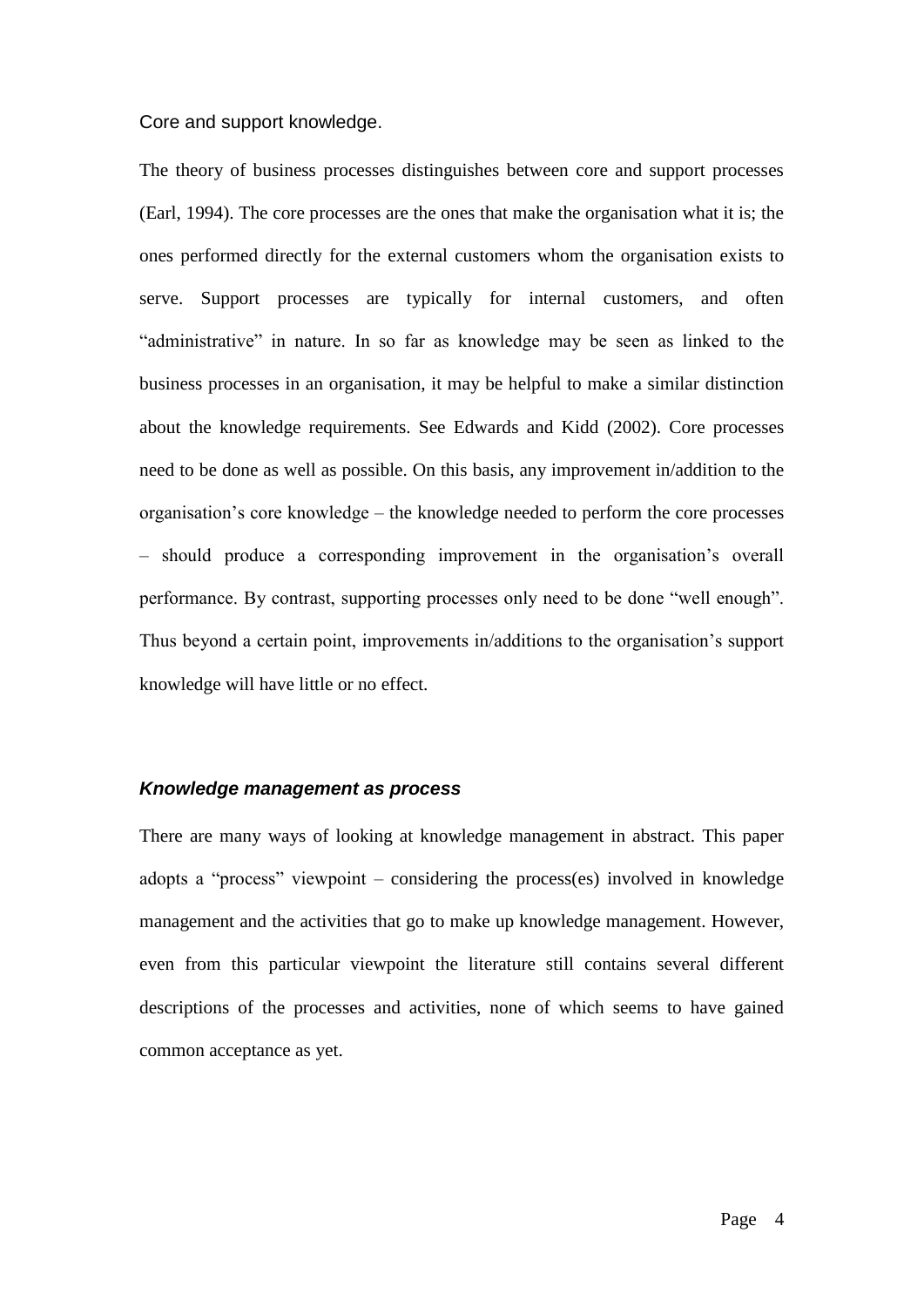Amongst the best known are those of Wiig (1993), Holsapple and Joshi (1998), van der Spek and Spijkervet (1995), and Alavi (1997). Each of these presents a slightly different focus within the process viewpoint.

Wiig identifies four activities, with a focus on the knowledge itself:

- Creation and sourcing
- Compilation and transformation
- Dissemination
- Application and value realisation

Holsapple and Joshi present six activities, with a further breakdown into subactivities, the detail omitted here in order to save space. Their focus is on what the individual person does with or to the knowledge. The six activities are:

- Acquiring knowledge
- Selecting knowledge
- Internalizing knowledge
- Using knowledge
- Generating knowledge
- Externalising knowledge

Van der Spek and Spijkervet"s list appears to focus very specifically on *managing* the knowledge. Their list runs:

- Creating knowledge
- Securing knowledge
- Distributing knowledge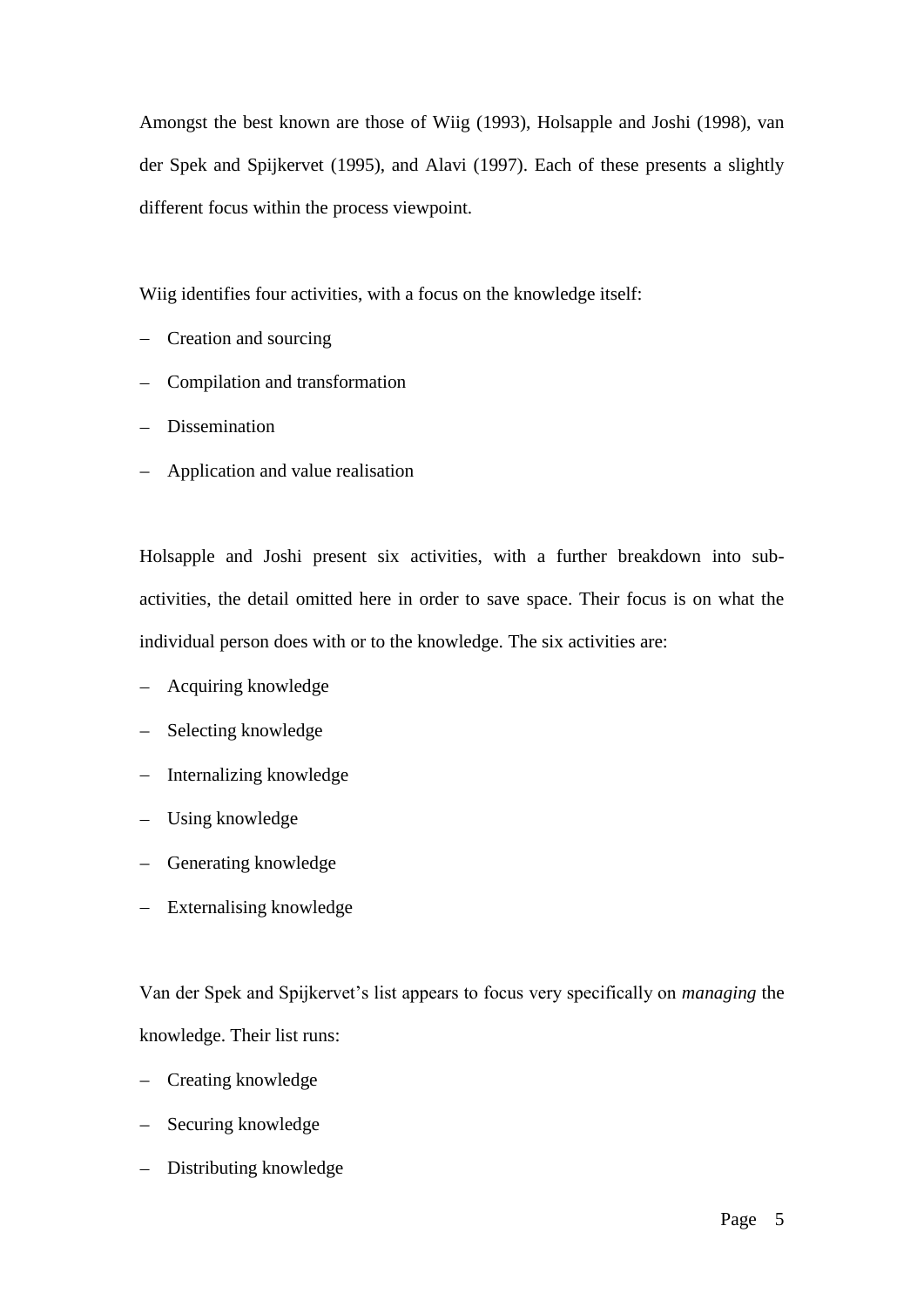### - Retrieving knowledge

Alavi"s model also focuses on the knowledge, with four activities:

- Knowledge creation/acquisition
- Knowledge organisation/storage
- Knowledge distribution
- Knowledge application

A significant difference is that Alavi"s model explicitly loops back from the final activity to the first one.

There are many other descriptions of the knowledge management process, from similar or indeed different viewpoints. A summary of several may be found in Beckman (1999). We believe it is most fruitful to acknowledge that there is no single most appropriate knowledge management process, and that each of these offers insights in its own way and in particular circumstances.

For the purposes of this research, we offer yet another view, because it has a slightly different focus again. It is based on a model we have presented before (Edwards, 1994). Here, there is an organisational focus on knowledge management, which is the appropriate one for our research. This model of the process distinguishes four basic activities:

- Acquire Knowledge
- Retain Knowledge
- Share Knowledge
- Use/Utilise Knowledge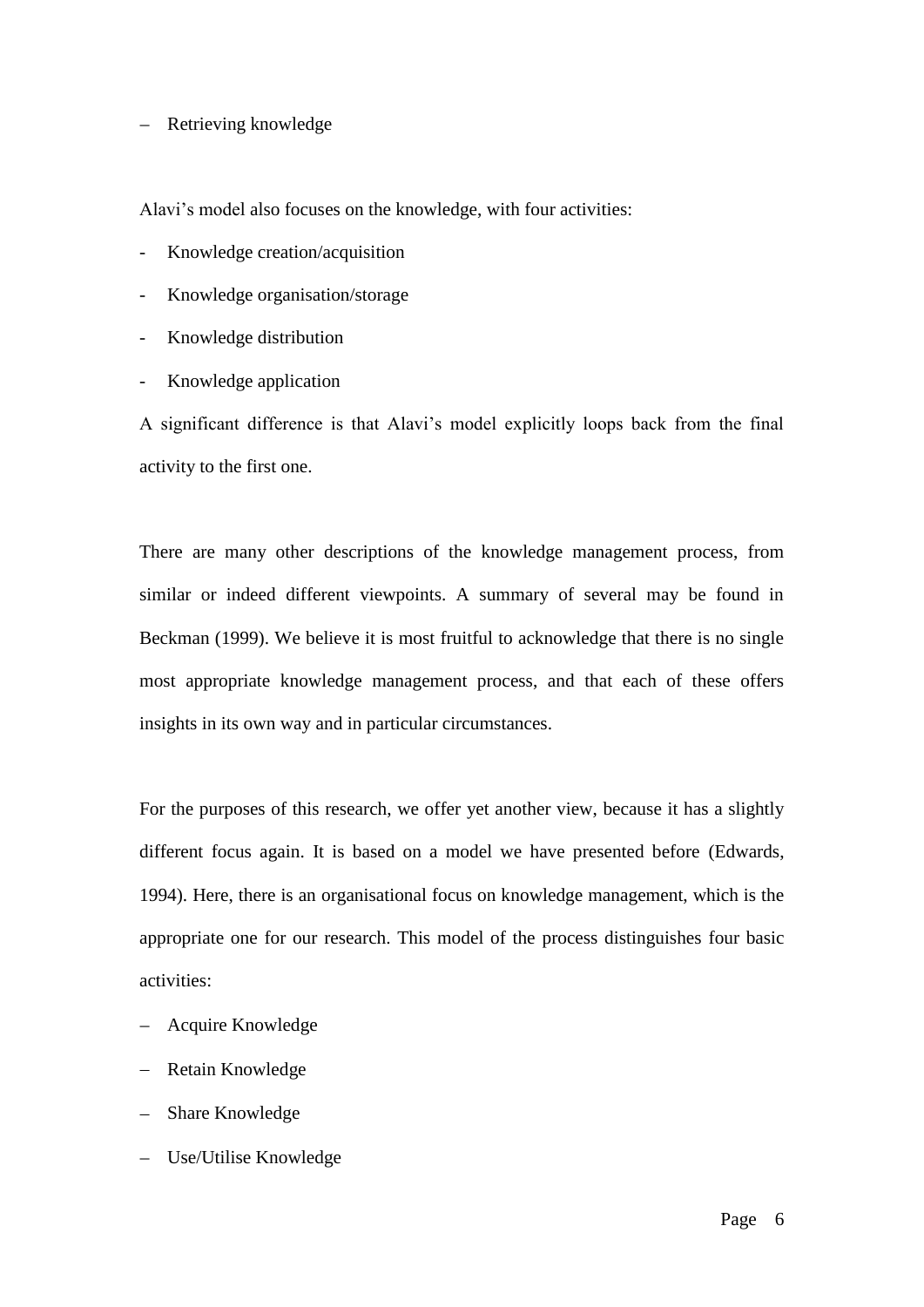We deliberately do not define the precise meaning of each of these terms here, as from the empirical stance of our research we let the participants in the workshops decide what each term meant in their organisational context. Of the other models mentioned, ours is clearly most similar to that of Alavi, although ours explicitly incorporates retaining knowledge, which from an organisational perspective is often a major problem. In addition, Alavi"s model was presented in the context of systems for knowledge management, rather than our interest of strategies for knowledge management.

#### *Knowledge Management in Organisations*

A substantial part of the knowledge management literature is devoted to knowledge management in the context of organisations. Knowledge management has been described as the process of creating, capturing and using knowledge to enhance organisational performance (Davenport and Prusak, 1998) (Bassi, 1998) (Parlby, 1997). In the majority of the knowledge management literature, the discussion takes place at the level of the whole organisation or corporation. Here we concentrate on two aspects: the lifecycle of knowledge management, and the need for knowledge champions.

### Knowledge management lifecycles.

It seems reasonable to expect that the history and background of knowledge management in an organisation will form an important part of the relevant context, and indeed significantly affect future knowledge management activities. Although many authors implicitly appear to recognise the concept of a "knowledge management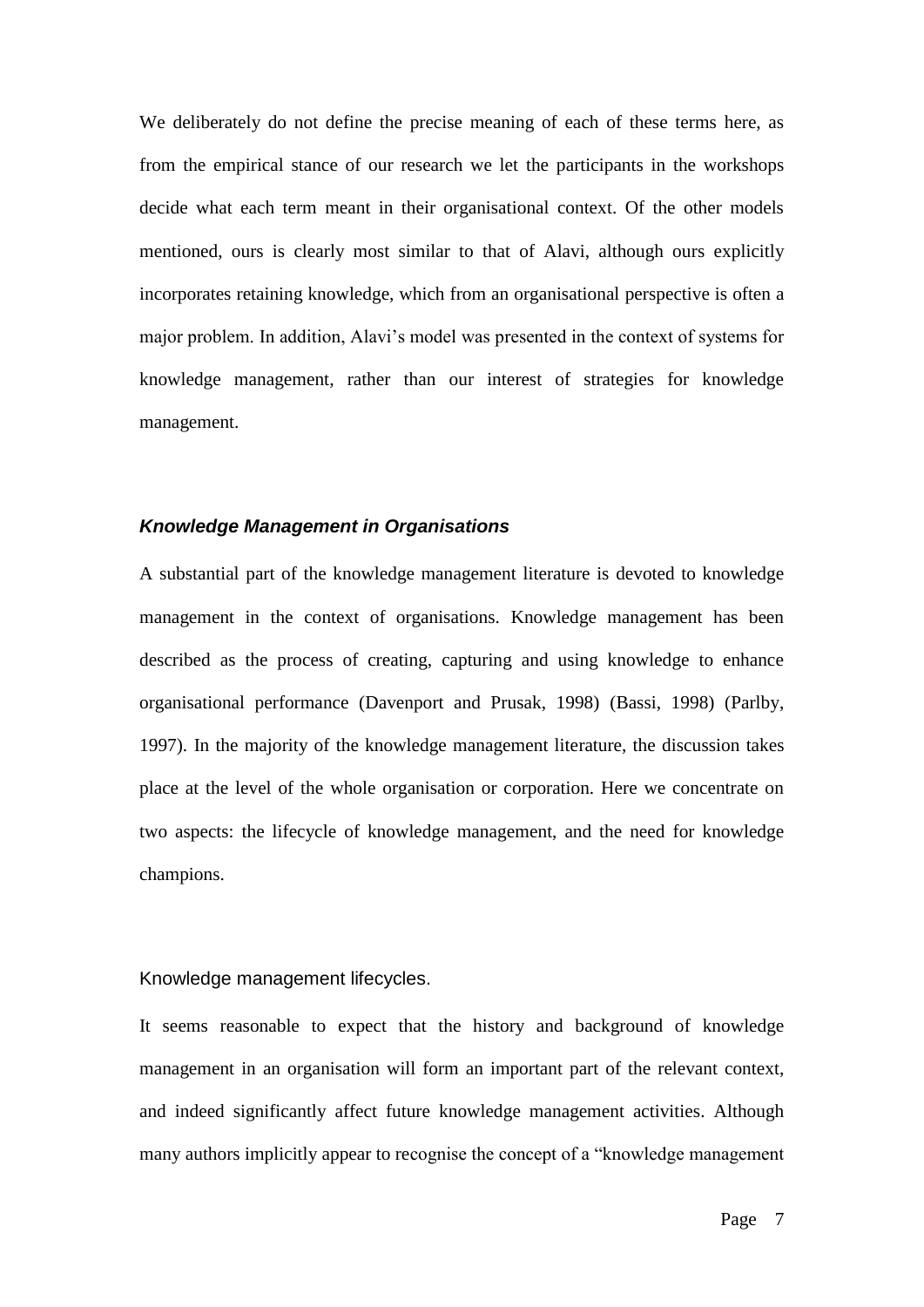life cycle", somewhat surprisingly there is little detailed work to be found on this topic. One of the few exceptions is the paper by Alavi (1997) mentioned earlier, while perhaps the most detailed contribution is by the man who coined the phrase knowledge management, Karl Wiig himself (1999). This concentrates on the setting up phase for knowledge management in an organisation, although it does also provide a few pointers to later developments.

#### The need for knowledge champions.

As with most (if not all) other change initiatives, it has become clear that knowledge management will not succeed in an organisation unless it is backed by people with enough power and access to sufficient resources to make it work. The need for knowledge management to have these knowledge champions, and the qualities that they should have, are discussed at some length by Davenport and Prusak (1998) and by Skyrme and Amidon (1997). Duffy (1998) gives a more practical slant to the discussion.

#### *Knowledge Management and Organisational Learning*

#### Top down v bottom up

It is clear from the above-mentioned emphasis in the literature on the corporate or company level (Nonaka and Takeuchi, 1995) (Davenport and Prusak, 1998) that knowledge management must be strategic and therefore aligned more with top-down views and approaches. Without a strategic focus, the best that could be achieved would be isolated "islands of knowledge". By contrast, organisational learning must be organic, and bottom-up. As Peter Senge said (Fulmer and Keys, 1998)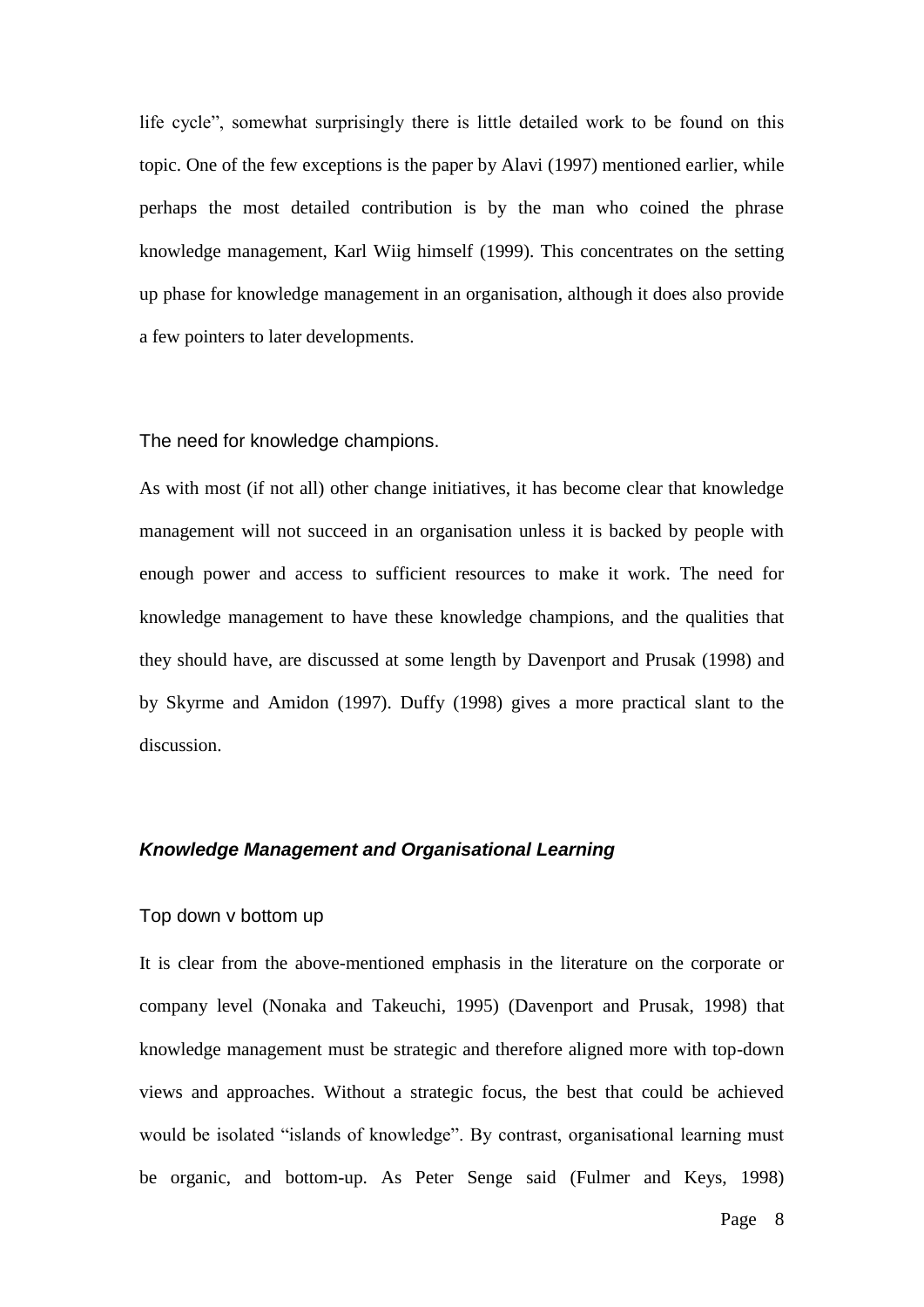"Ultimately, you know that learning is occurring when human beings are able to do something they couldn"t before".

However, neither is sufficient on its own. The relationship must therefore be complementary. Knowledge management must enable organisational learning, not just by giving it direction, but also by permitting, encouraging and facilitating it. Conversely, despite the "manager-driven" stance apparent in some of the literature, it is only through organisational learning that knowledge management can be made into a day-to-day reality in the organisation. There must be a will to work together and share knowledge from the top down, but the challenge is to make it work throughout the organisation. Nidimolu *et al* (2001) rightly describe knowledge in the firm as "emergent, distributed and resident in people, practice, artifacts and symbols".

### *A pragmatic view*

So, the perspective taken in this paper (and indeed in the whole research project) is the pragmatic one that knowledge management is what people think it is. This is by no means the first research to adopt this perspective. Many similarly pragmatic surveys have been carried out, for example by Ruggles (1998), and by Alavi and Leidner (1999). There is a difference, however. Generally, the existing work either surveys several people in one organisation, such as that by Fruin (1997) at Toshiba or Becerra-Fernandez and Sabherwal (2001) at NASA"s Kennedy Space Center, or one person from each of several organisations, such as the paper by Gold *et al* (2001). What these two approaches have in common is that their focus has always been on the individual, not on the group, even when the purpose of the study was to produce aggregate results.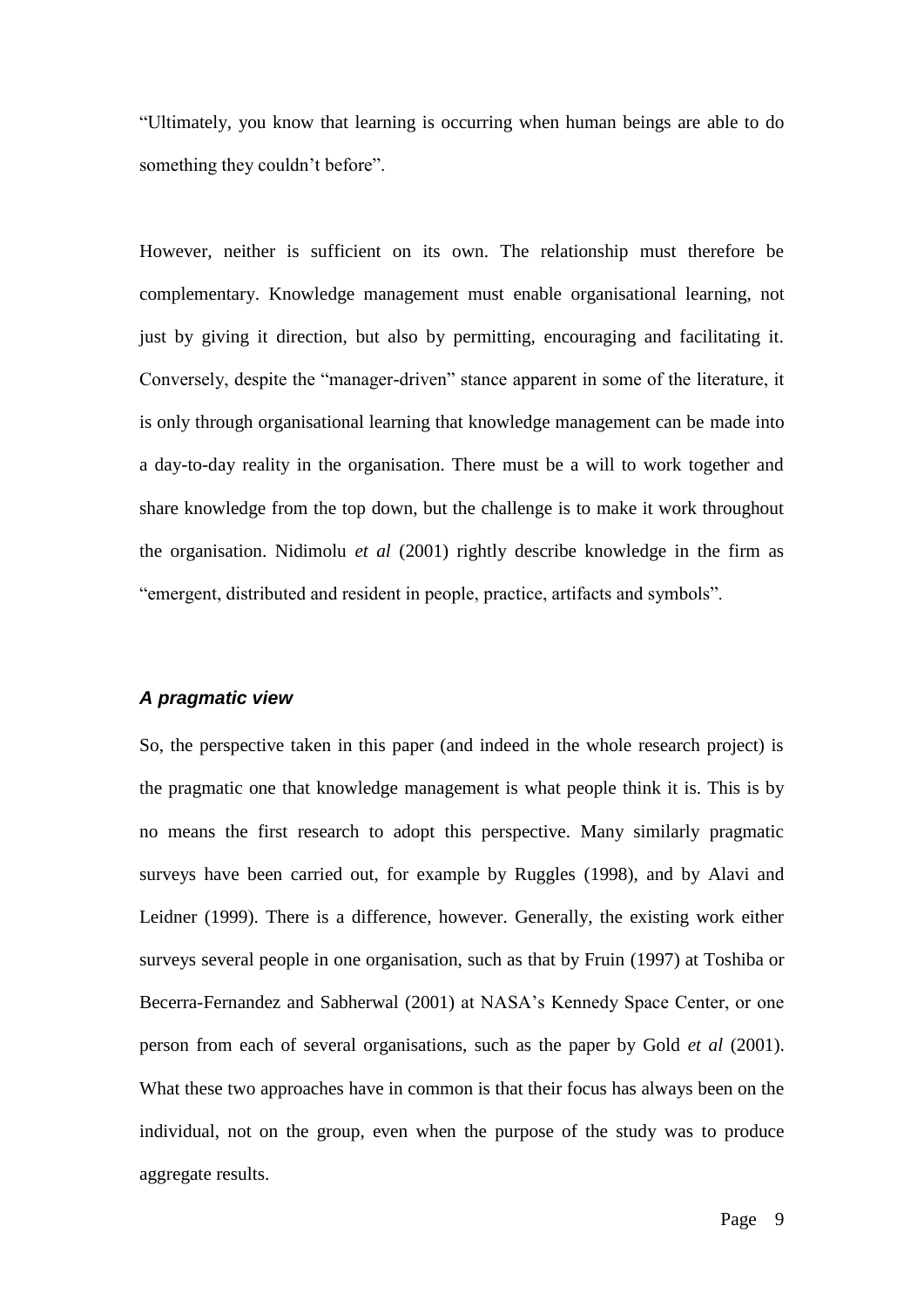Our belief is that to understand knowledge management in context, it is crucial to study the understanding and beliefs of *the group* about knowledge management, not just the individuals in it. The only knowledge management article of which we aware that deals with groups *as groups* is by Roth and Styhre (2002). However, their interest is in achieving the sharing of knowledge content about one specific project, whereas ours is a more general consideration of knowledge management strategy in the organisation. In the following section we explain how we have gone about surfacing this group understanding.

# **Workshop format and methodology**

### *Facilitating group knowledge sharing*

In the research reported here, we assisted two organisations in addressing their knowledge management issues by harnessing the distributed knowledge of a group of managers in those organisations. For both organisations we harnessed the group members' knowledge through running computer-supported group workshops. The aim of running group workshops was to uncover the complexity of the issue of knowledge management strategy from the diverse perspectives of a range of organisational functions in order to develop a robust and feasible "roadmap" towards better knowledge management. We used group workshops in this study because groups have the advantage of having a wider range of knowledge about a situation than individuals. Hence the roadmap that is developed should be more likely to be robust and feasible, because we can synthesise the individual knowledge of, for example, the IT Director, the Sales Director and the Finance Director. The resulting outcomes are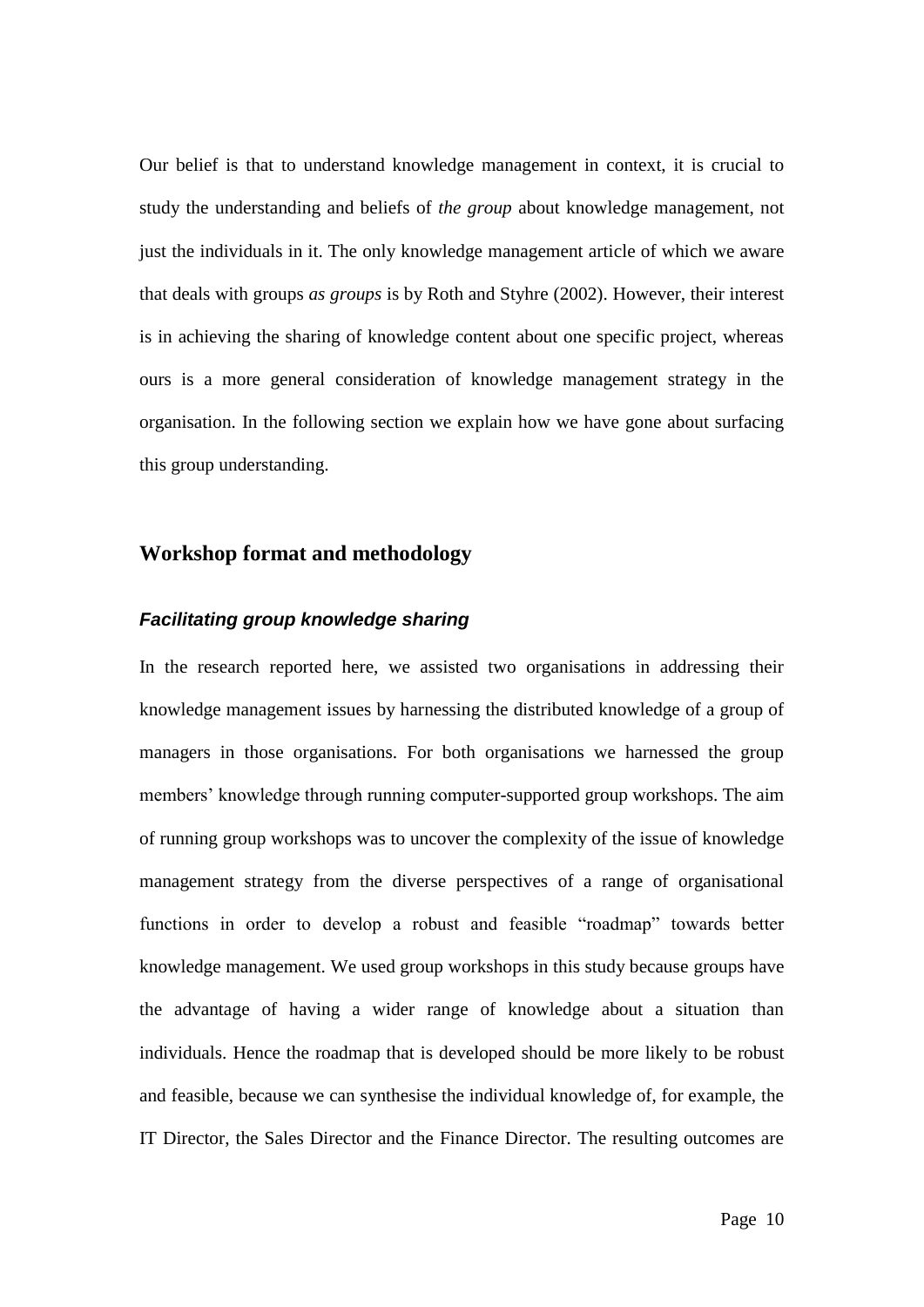therefore more likely to meet the aims of the organisation as a whole, as well as those of each of the areas of the organisation represented in the group.

Using a computer-assisted group workshop environment to facilitate this interaction (rather than relying solely on verbal interaction) has certain advantages. For example,

- Only one person can speak at a time in a verbally interacting group (Gallupe *et al.*, 1991). When using computer brainstorming software, all group members can share their opinions simultaneously and then structured, facilitated discussion can consider each issue in turn (Pinsonneault *et al.*, 1999). Consequently, computer brainstorming is a very fast way of collecting a large number of diverse opinions (Dennis *et al.*, 1996).
- Ideas are shared anonymously in electronic brainstorming. People might feel apprehensive about verbally sharing an opinion when they do not know what the reaction of other, possibly more senior, members in the group might be (Diehl and Stroebe, 1987). Thus it is expected that controversial, conflicting or supporting opinions can be shared more freely in the electronic support context (Cooper *et al.*, 1996).
- Having ideas not being identified to any one person in electronic brainstorming enables the group discussion to consider the merits of (and rationale behind) each idea, without the prejudice of who contributed it.
- Group members might be less likely to experience groupthink in electronic brainstorming (Janis, 1982), because participants have the chance to express their ideas before they consider other peoples" opinions, therefore they have already formed their own opinions and might have attached some psychological commitment to them. The structured, facilitated discussion after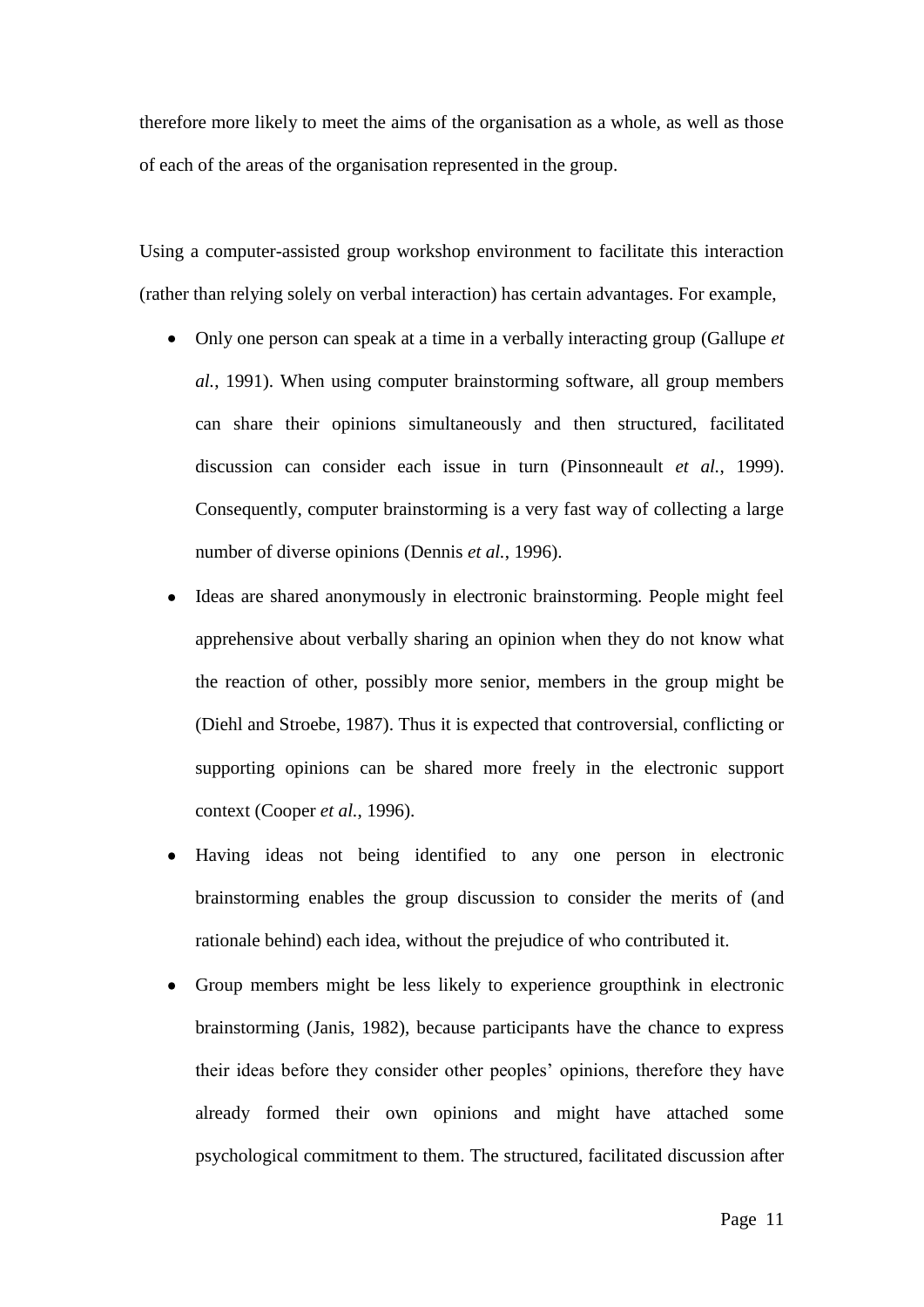the brainstorm is designed to explore the merits of different options systematically and in a balanced way, whilst also raising the awareness of the group members about alternative options.

The ultimate aim of these computer-supported group workshops was to enable group members to negotiate, and commit to, a set of unified outcomes (or action plan) which could be implemented to achieve the desired effects. The way this was achieved was by providing the group with a process which releases the thinking of each group member so they can share their knowledge (Shaw *et al.*, 2001), and which effectively synthesises the group members different perspectives to build a rich understanding of the situation on which the outcome can be based (Eden and Ackermann, 1998).

### *Methodology*

For both organisations the workshops were intended to help the group members consider the issue of knowledge management and design an implementable action plan which they thought would deliver better knowledge management for their organisation. This section will discuss: the methodology which was used to enable effective group communication and build an agreed action plan; the stages which the groups were often lead through to consider this issue in an holistic way; the selection of the participants; and the nature of the workshops we facilitated.

### *Using a group decision support to consider knowledge management*

One facilitator led the workshops, facilitating the process of group interaction as well as managing how the content was captured during the group discussion.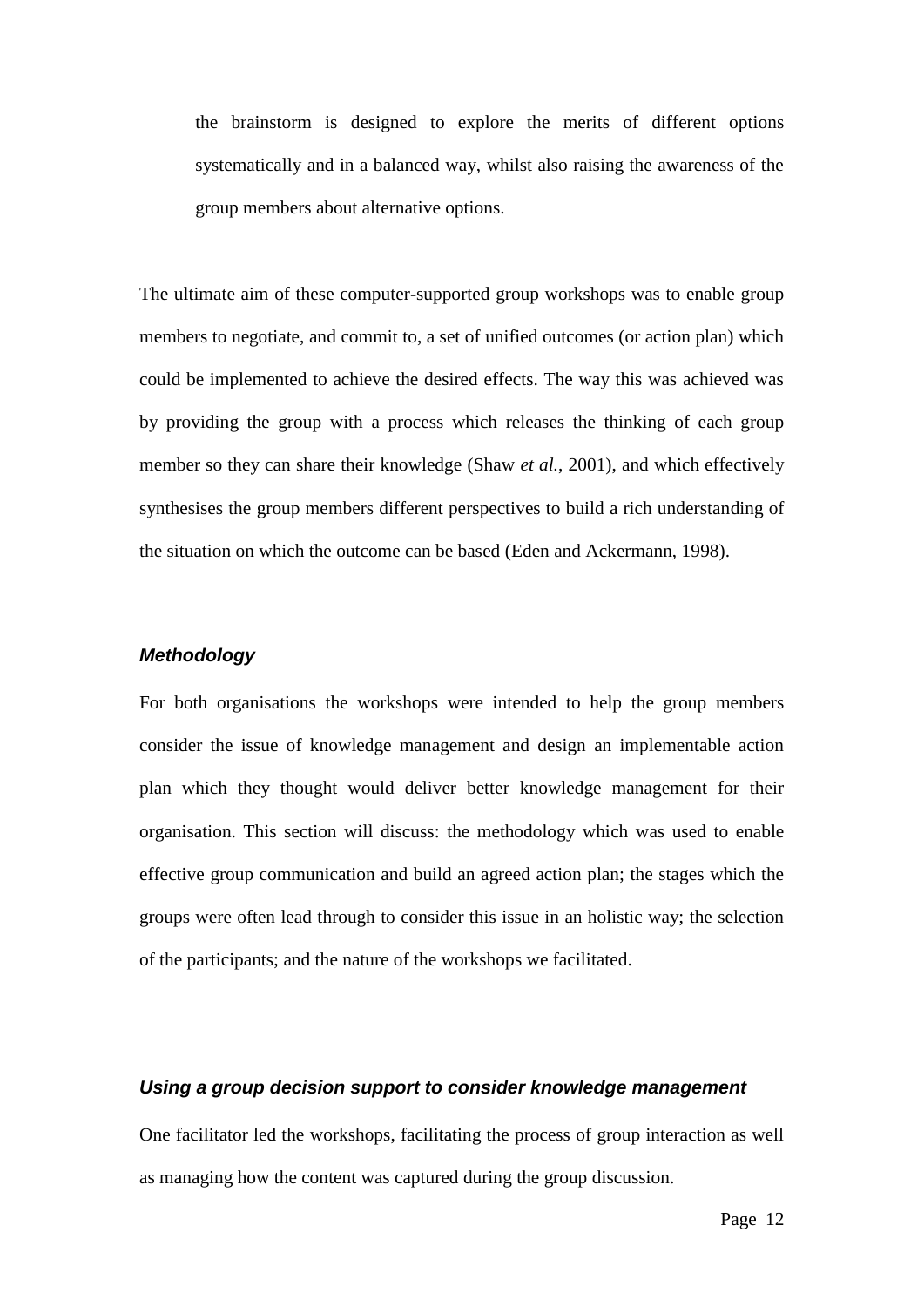The methodology used is called JOURNEY Making (Eden and Ackermann, 1998), which is derived from JOint Understanding, Reflection and NEgotiation on strategY. As the name implies, its original use was for strategic planning. One of the intentions of this research has been to establish whether it can be equally effective for knowledge management strategy. Using JOURNEY Making, the group members are facilitated through a process of

- *JOint Understanding*  the group members are encouraged to share their ideas with the rest of the group during a computer-supported group brainstorm (through typing their ideas on an issue into a computer package – using about 8-10 words per idea).
- *Reflection*  asking the group members to integrate the ideas that have been shared into their own understanding of the issue i.e. asking them to reflect on their previously held views and reconsider these in the light of new information.
- *NEgotiation* giving the group members the opportunity to verbally negotiate on the different opinions which have been shared, in order to converge views and generate a unified perspective of the situation, and generate shared commitment of all group members to the unified perspective to improve knowledge management.
- *strategY* potential processes for better knowledge management were identified throughout the group workshop. Each process had to contribute to the achievement of better knowledge management for the organisation. At the end of the workshop, and at suitable intervals during it, the group would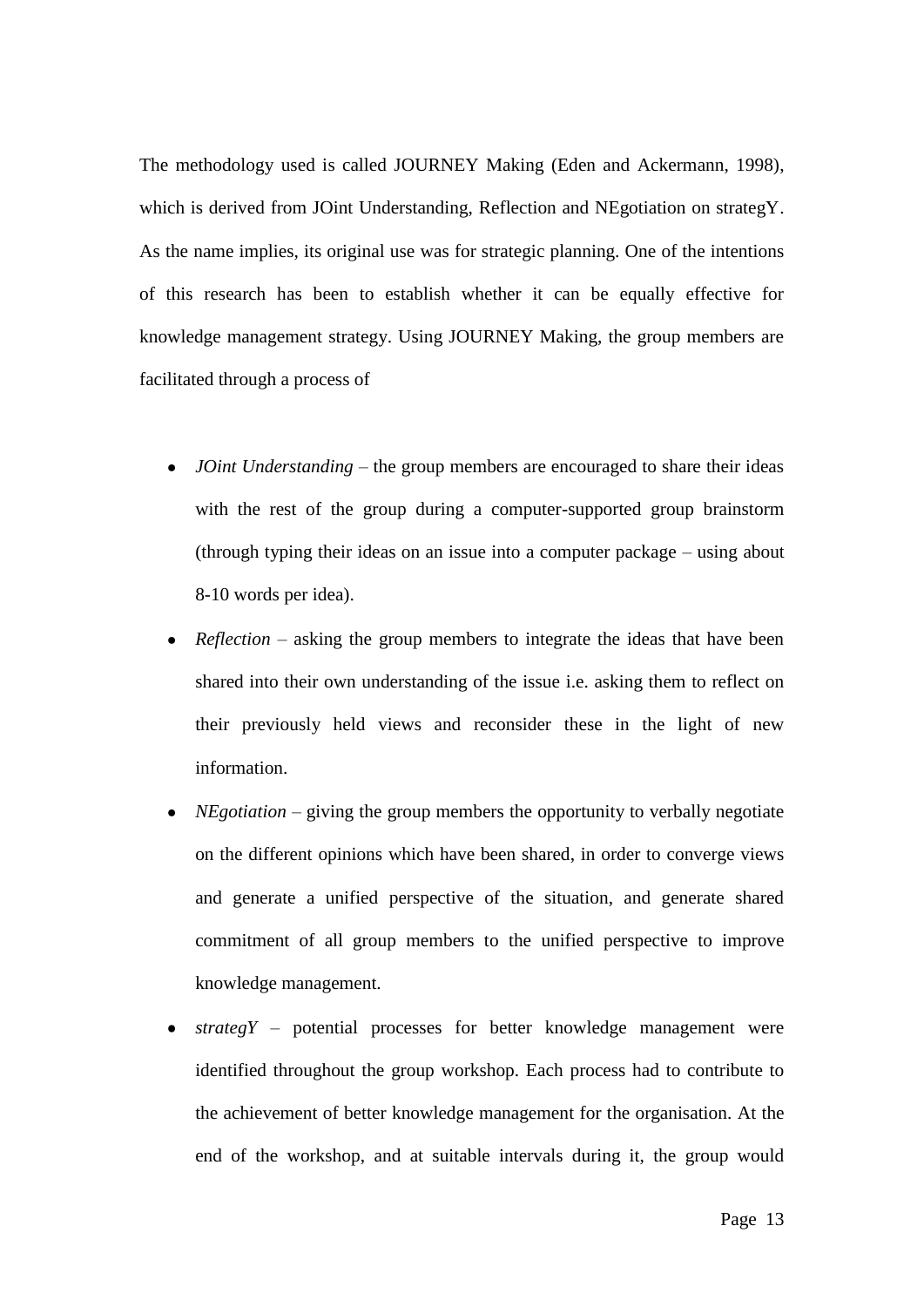review its progress by exploring the causal effect of the processes for achieving the goal of better knowledge management – in order to confirm their importance. The processes would be agreed upon (and thereby committed to) by the group members (or a sub-section of group members who had responsibility for that issue).

### *Four stages to considering knowledge management in groups*

The process the group members used was focussed on considering knowledge management as an organisation-wide activity. The group strategic decision making methodology described above was employed to give structure to the complexity of the issues under consideration.

We have developed a generic four-stage process to guide the series of knowledge management workshops – this process was used in the two workshops detailed here. The process has been designed so that each stage builds on the previous stages. In the first stage, the group starts by considering "What knowledge informs our business?" The aim of this stage is to enable the participants to build a shared understanding of what knowledge they are actually referring to. The shared understanding built on this issue is the foundation on which the rest of the workshop is based.

In the second stage, the group considers "What knowledge management processes currently exist in our organisation?" This stage is further structured in terms of the acquisition, retention, sharing and utilisation model of the knowledge process put forward earlier in this paper. Participants consider each of these aspects of knowledge management in turn and so have the opportunity to share their opinions on each. This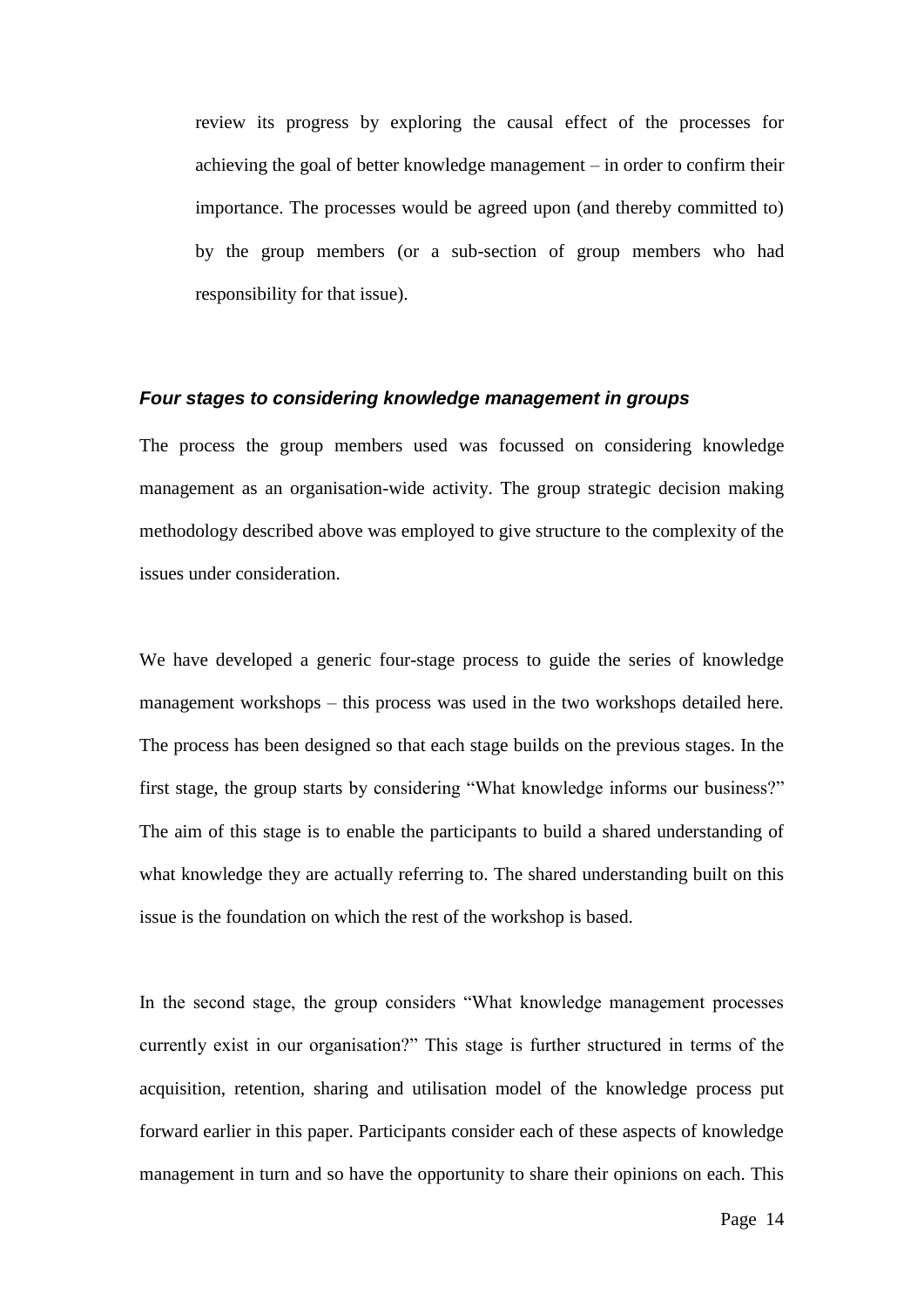stage aims to give participants confidence that, however (in)formal or (in)effective they may be, they already have knowledge management processes in place in their organisation, and it prepares them for a gap analysis, in conjunction with the third stage.

The third stage involves the group members considering "What knowledge management processes should exist in our organisation?" again in terms of the acquisition, retention, sharing and utilisation of knowledge. Through exploring this question, participants think about the types of knowledge management processes which the organisation should consider building. In conjunction with the discussion around the second stage, this facilitates the identification of gaps where an organisation should have a process in place, but in fact does not.

The fourth stage explores "How do we (or should we) evaluate how good these processes actually are?" This stage encourages the participants to reflect upon what metrics should be used to evaluate how effective the organisation's knowledge management processes are. The aim of this session is to refine the implementation of the knowledge management process, so that any data collection process which needs to be in place for these metrics can be integrated into the initial development of the knowledge management process.

This four-stage process has been designed to enable the organisations to consider knowledge management in a structured, yet very flexible, environment. Structure is given to the workshop through this series of questions, and through building the participants" shared understanding of the situation through brainstorming and group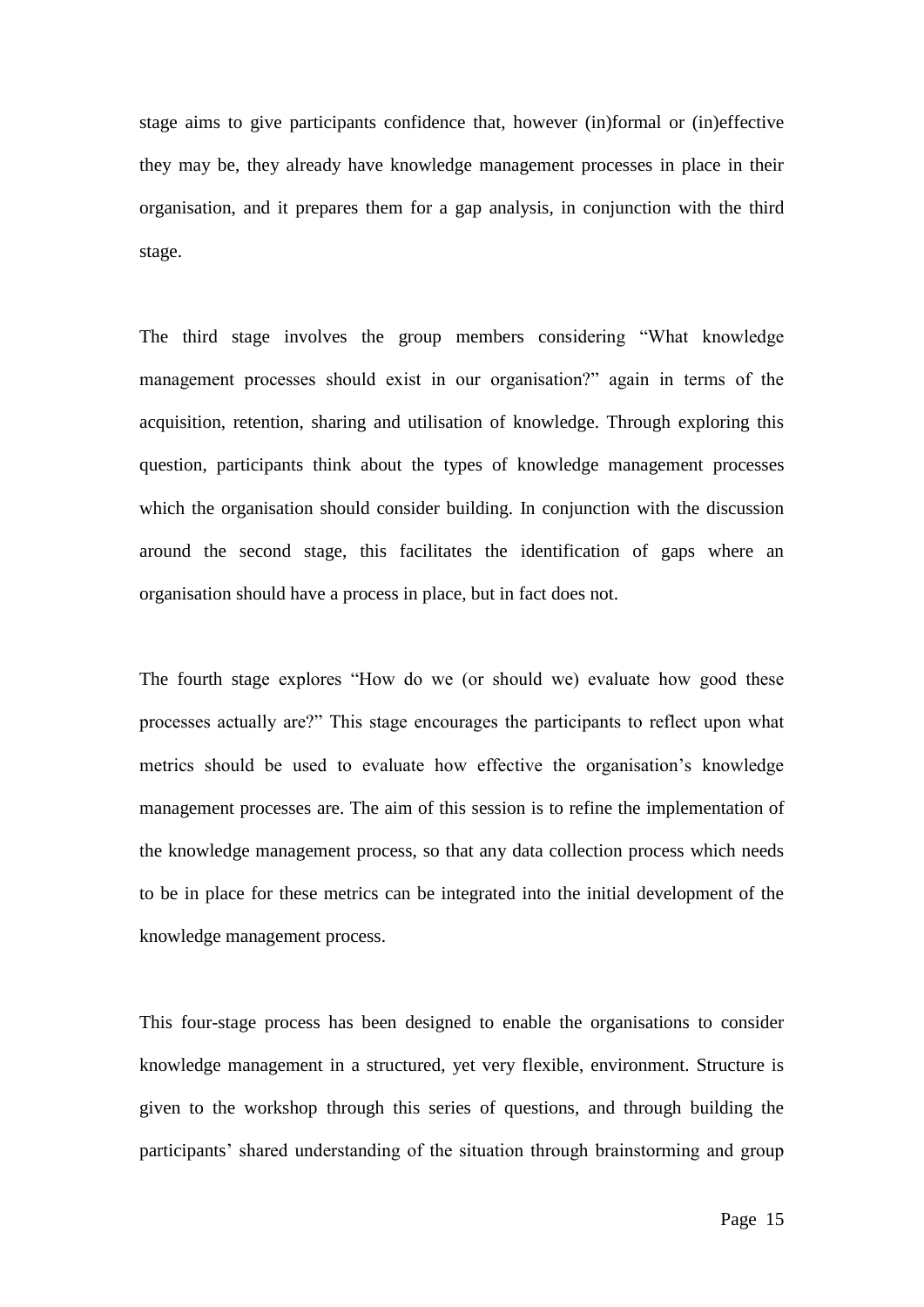discussion. Flexibility is given through the participants being able to decide the direction of the workshop during the workshop and through the sources of facilitated communication which are open to the participants.

#### *The selection of the participants*

In both workshops explored here, 9 participants attended. The number of participants will always depend on the number of stakeholder groups which need to be represented, but process limitations restrict attendance to about 15 participants with one facilitator. Participants were selected by the client organisation, in consultation with the facilitator. The two criteria were used to identify potential participants were,

- 1. That participants held responsibility for some aspect of knowledge management, and so it would be likely that these people would be involved in implementing the actions from the workshop. It is often useful to include the implementers of action plans in these workshops so they can feel that they developed the plan they are implementing, and can appreciate why they are implementing it. This can significantly help in the implementation.
- 2. That at least one group member was a Director (or someone of similar status) who would be able to commit the resources to perform actions which arose during the workshop. This was intended to prevent the scenario whereby no action plan can be finalised by the group because no-one has the authority to commit resources to implement the actions.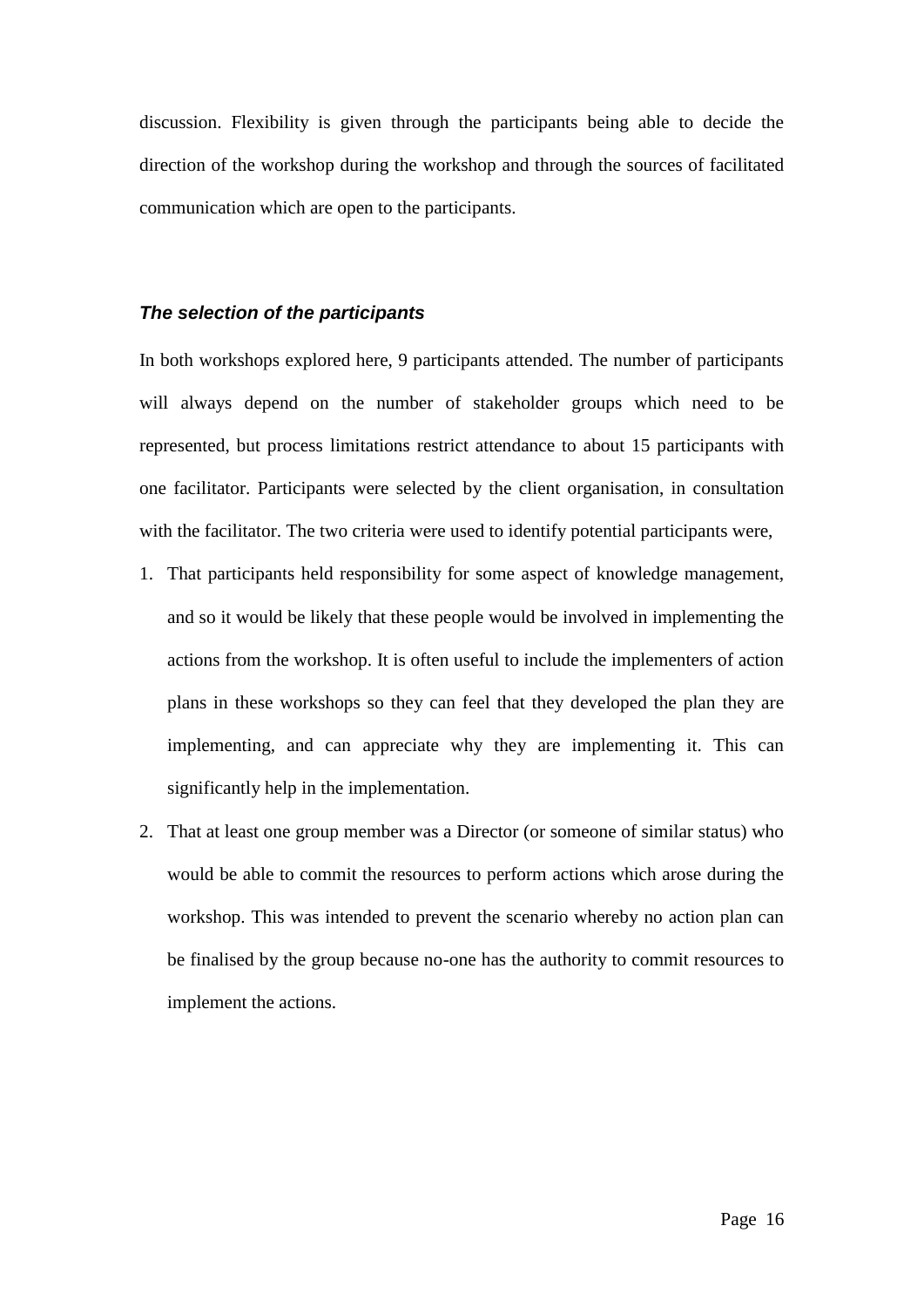### *The JOURNEY Making set-up*

Each workshop lasted a full day, during which each of the four stages detailed above had its own dedicated brainstorm (or "gathering session" in JOURNEY Making terminology) lasting between 1¼ hours and 2½ hours. The ideas contributed during early gathering sessions were used to inform gathering sessions later in the day.

Participants were split into pairs, the pairings being changed for each brainstorm to enable different people to work together. This latter point assists creativity by offering the stimulus of a "new face" to work with. Each pair was given a laptop computer linked to a Local Area Network and running Group Explorer<sup>™</sup>, a computer brainstorming-like software package. In each session, a stimulus question (following the four stage process discussed above) was posed to the group members, and they were asked to consider the question and type into their laptop computer any ideas, thoughts, responses or opinions they had. The ideas which were shared were captured in 'group map' (as displayed in Figures 1 and 2), using Decision Explorer™ software.

The group map was then projected onto the public screen to enable group members to read the ideas which had been shared. Participants (and the facilitator with guidance from the participants) were then able to insert links (in the form of an arrow) between ideas on the map. An arrow indicates that a relationship exists between the issues contained in the two ideas. Hence the arrows can indicate, for example, what are the actions which need to be performed to achieve a certain result. The group map is used as a shared view on which the group can record their record their arguments and discussion. Using the arguments contained in the group map the group members are able to negotiate the best way forward in the situation i.e. to inform their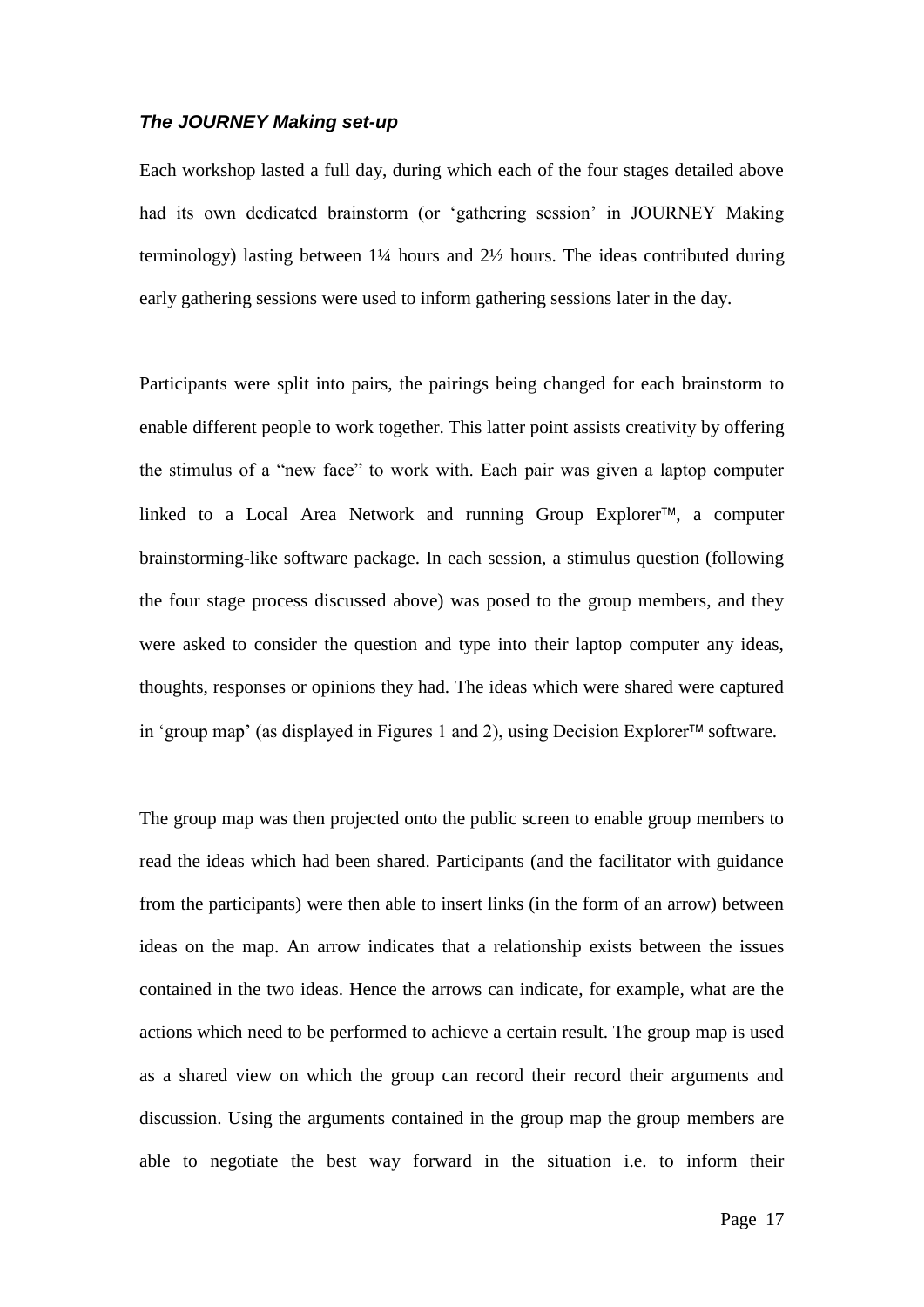consideration of what is the best action plan for improving knowledge management. Figures 1 and 2 show examples of the structure of group maps.

All of the gatherings in both workshops followed a similar format. Firstly, a session in which the ideas from other people were hidden from the participants and so they were working 'blind' – to enable their free thinking (Janis, 1982). Then a 'piggy-backing' session followed (Shaw *et al.*, 2001) in which the ideas were displayed on a large projection screen. Hence once each member of the group had exhausted their own sharing of ideas during the blind session, they were able to look at the projection screen and see what contributions other people had made. They were encouraged to 'piggy-back' off the ideas they had read and share those new piggy-backed ideas - to enrich the group map with more ideas. Furthermore, some of the blind gathering sessions also employed a 'multiple stimuli' format. Here the group members were given four stimuli questions rather than one, which were shown on the public screen for them to consider. These pertained to the retention, acquisition, sharing and utilization of knowledge. Typically after the piggy-backing session about 70 ideas would be displayed on the public screen.

During the gathering the facilitator would be moving the ideas on the screen into content-related loose clusters to assist the participants in identifying the various clusters within the ideas. Hence, during the piggy-backing session, the participants would be more able to identify themes to which they had not already contributed any ideas, and share any new ideas they had.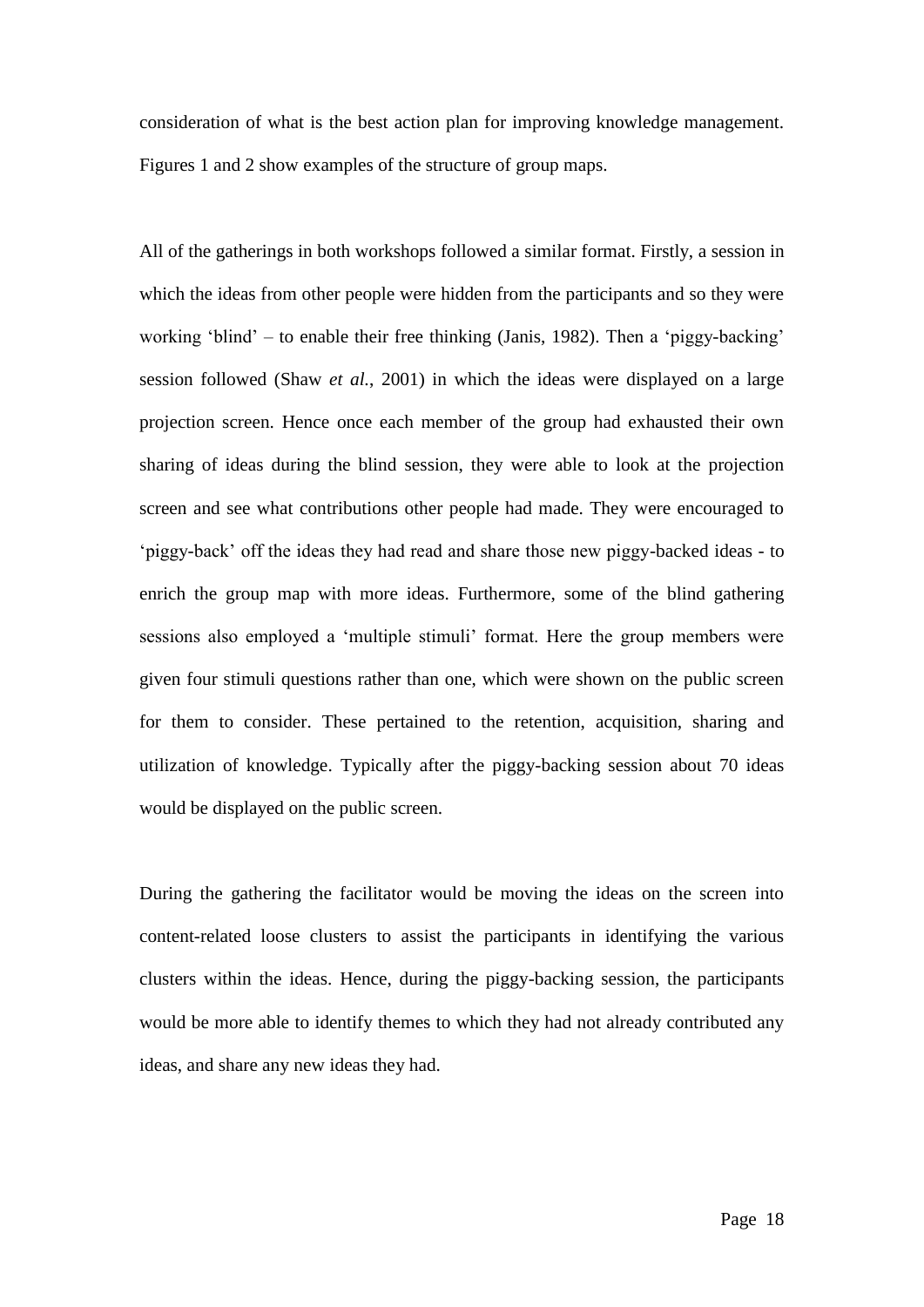Following the piggy-backing session, the facilitator would structure a group discussion around (1) validating the clusters, (2) identifying any issues which were missing, (3) moving within each cluster to discuss each idea/issue in some depth, (4) understanding any relationships between the ideas (for example, so that participants could explore what the consequences and enablers of implementing knowledge management processes might be), (5) identify any potential actions which might need to be performed.

In some sessions, after part 5, the group electronically voted on which issues were the most important ones for their organisation. Typically this was done in terms of two dimensions: the potential benefit towards achieving the goals and the ease of implementation. Actions which have high potential benefit towards achieving the goals and which are thought to be easy to implement are generally ones which would be sensible to tackle first in order to make some quick-wins on improving knowledge management. This voting process enables the group members to appreciate which issues or processes (and so which actions) might be tackled first, and so the generation of an action plan would be underway.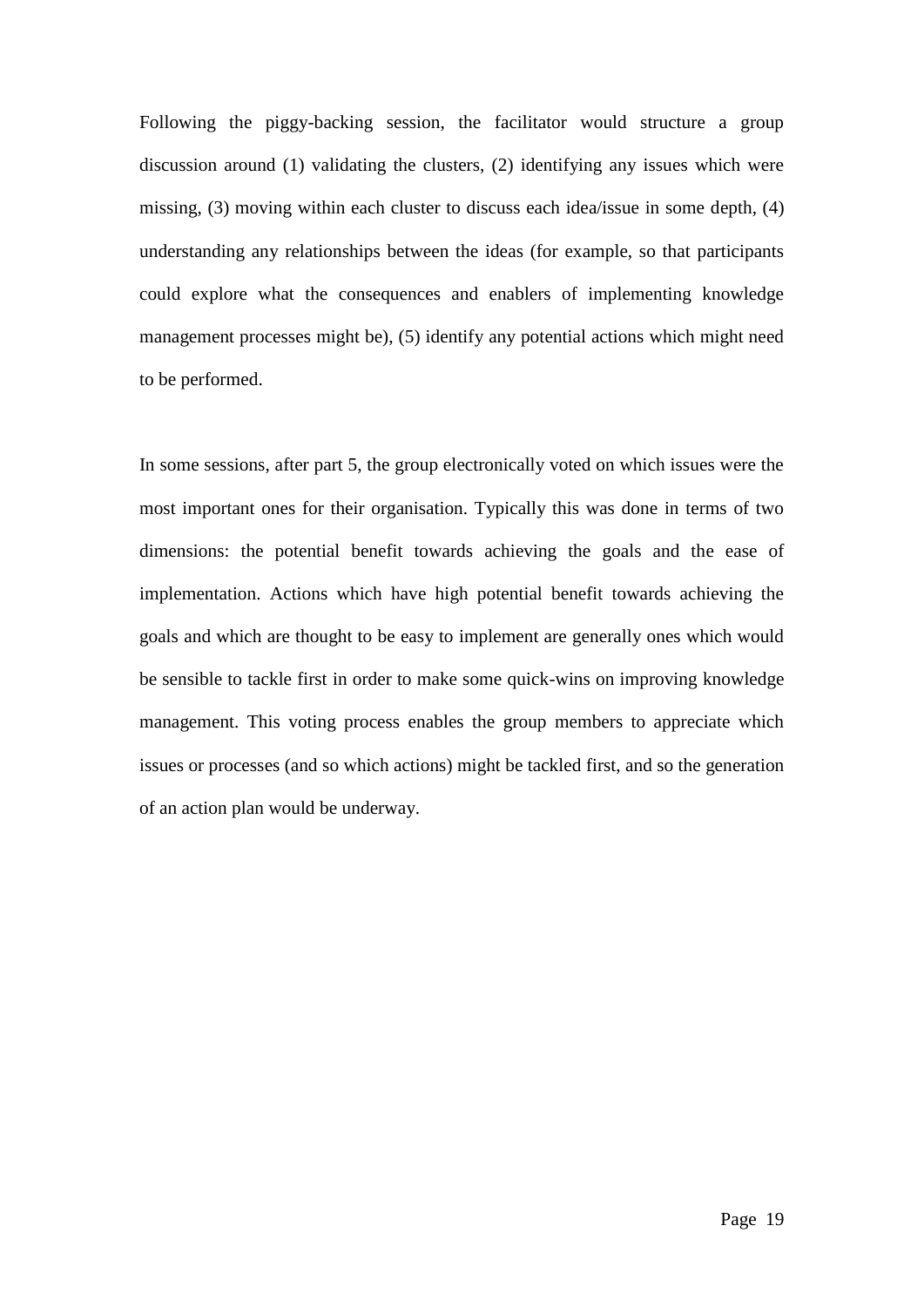

**Figure 1: A group "road map" from the Zebra workshop**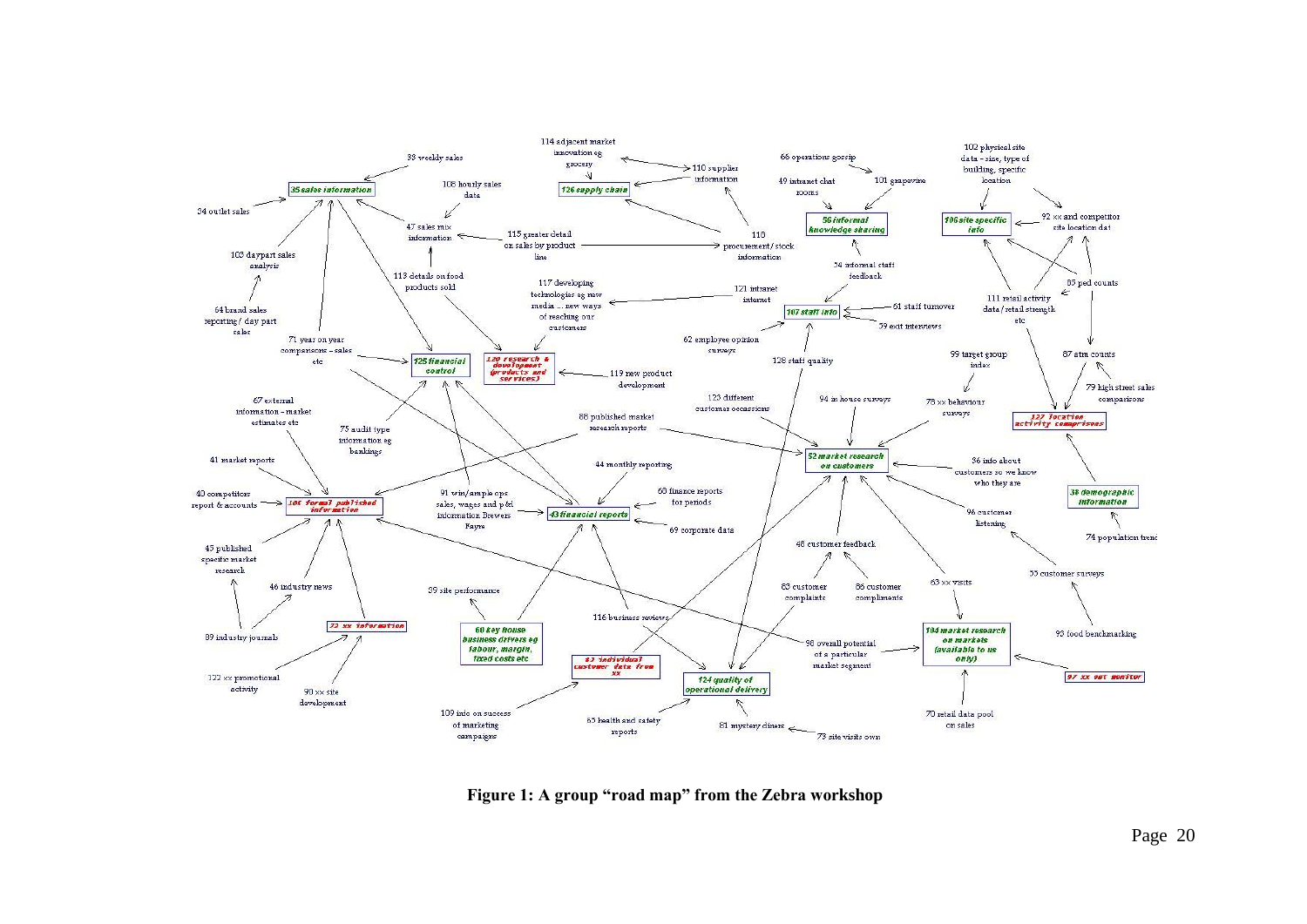

**Figure 2: A group "road map" from the Police workshop**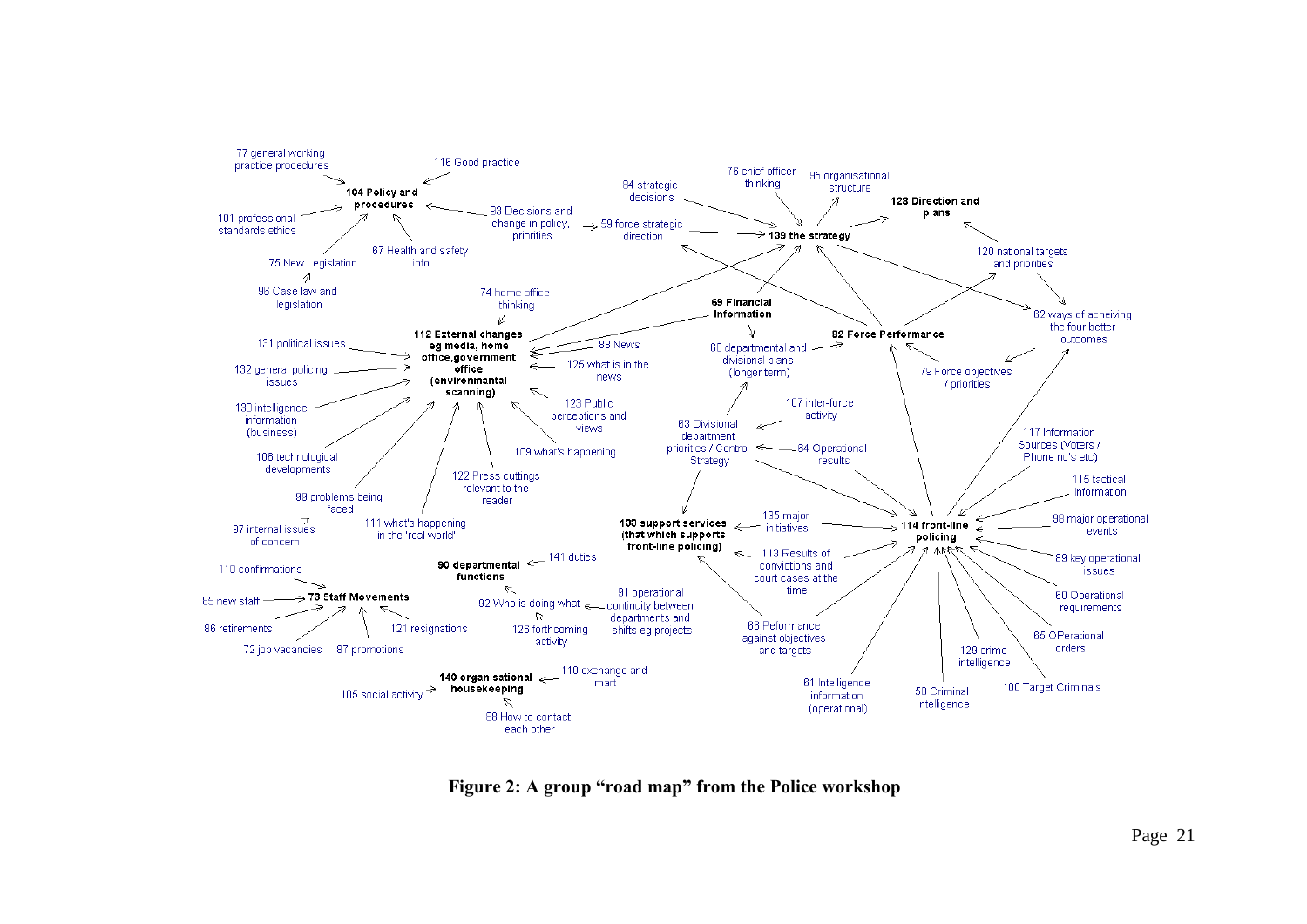### **The workshops**

### *Workshop 1: Zebra*

Zebra is the restaurants division of a listed PLC operating under about a dozen major brand names throughout the UK. Restaurant turnover was  $£1$  billion in the last financial year.

Prior to the workshop, our prime contact, the Head of Consumer Insight, identified the importance of an achievable action plan as an outcome from the workshop, which he thought should have an open brief, although he was interested to find out

*"Does Zebra think knowledge management is what other people think it is?"*

Zebra had been working on knowledge management for some years before the workshop. Their attitude towards knowledge management was to see it as a logical development from data and information management. It was also seen as mainly concerning "Head Office" activities rather than those carried out in the restaurants (for example the skills of cooking or serving meals). Either of these two emphases could in fact have been the cause of the other, but it was not clear which might be the case.

There were nine participants in the workshop. Five were from the Planning & Insight department (PID) including the director and the departmental head. Two were from the finance department involved in providing financial information to PID. The other two were a project analyst and a researcher. Two of the participants from PID were CIMA members (qualified accountants).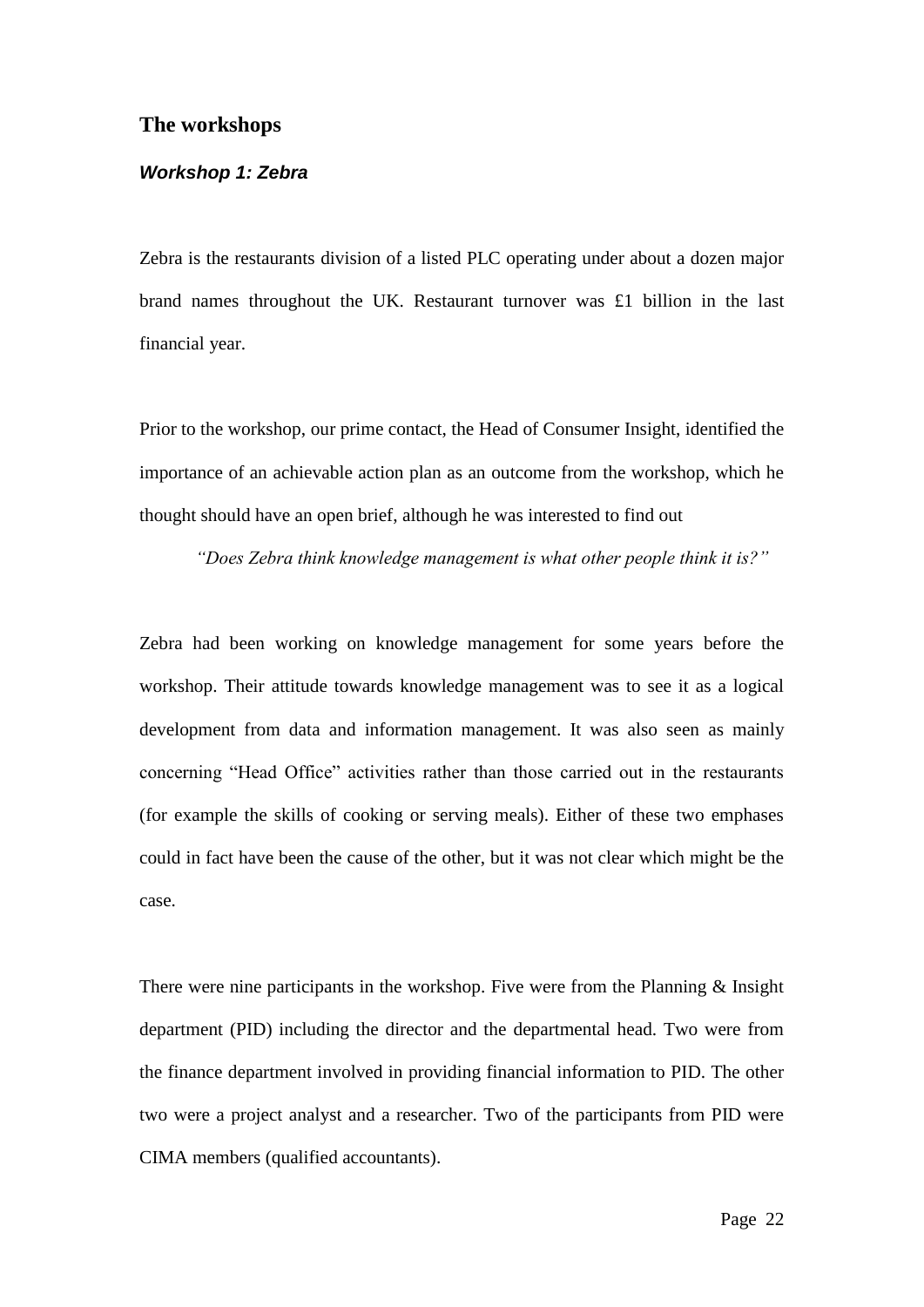In the first session, participants were asked the question "*What knowledge informs Zebra's restaurant business?"* Many ideas were generated. These were segregated into knowledge that was core to Zebra"s business and supporting knowledge.

From Figure 1, the core knowledge can be categorised as sales, demographic and aggregated market research data, particularly at a site-specific level. Supporting knowledge included competitor information, and individual customer responses to surveys, promotions, etc. Information that was generally available to competitors was categorised as supporting rather than core. Financial information was regarded as core, particularly the "key business drivers … labour, margin, fixed costs" and financial control reports.

In an aside during a review by participants of the clusters, one participant commented:

*"There is an under emphasis on finance [in the clusters] but we realise that these all link to finance. We would still be selling beer and running pubs if it wasn't for the City"*

The second question we asked was "*What processes are currently used to acquire, share, retain and utilise knowledge?"* The first issue raised by the participants was the difference between information and knowledge. Three examples were given: the use of demographic information to make acquisitions; weekly news issued by email and Intranet; and a data warehouse that contained vast quantities of data for manipulation. The second issue raised was selective versus mass distribution. Each process was then identified as being carried out enough, not enough or too much, although "too much"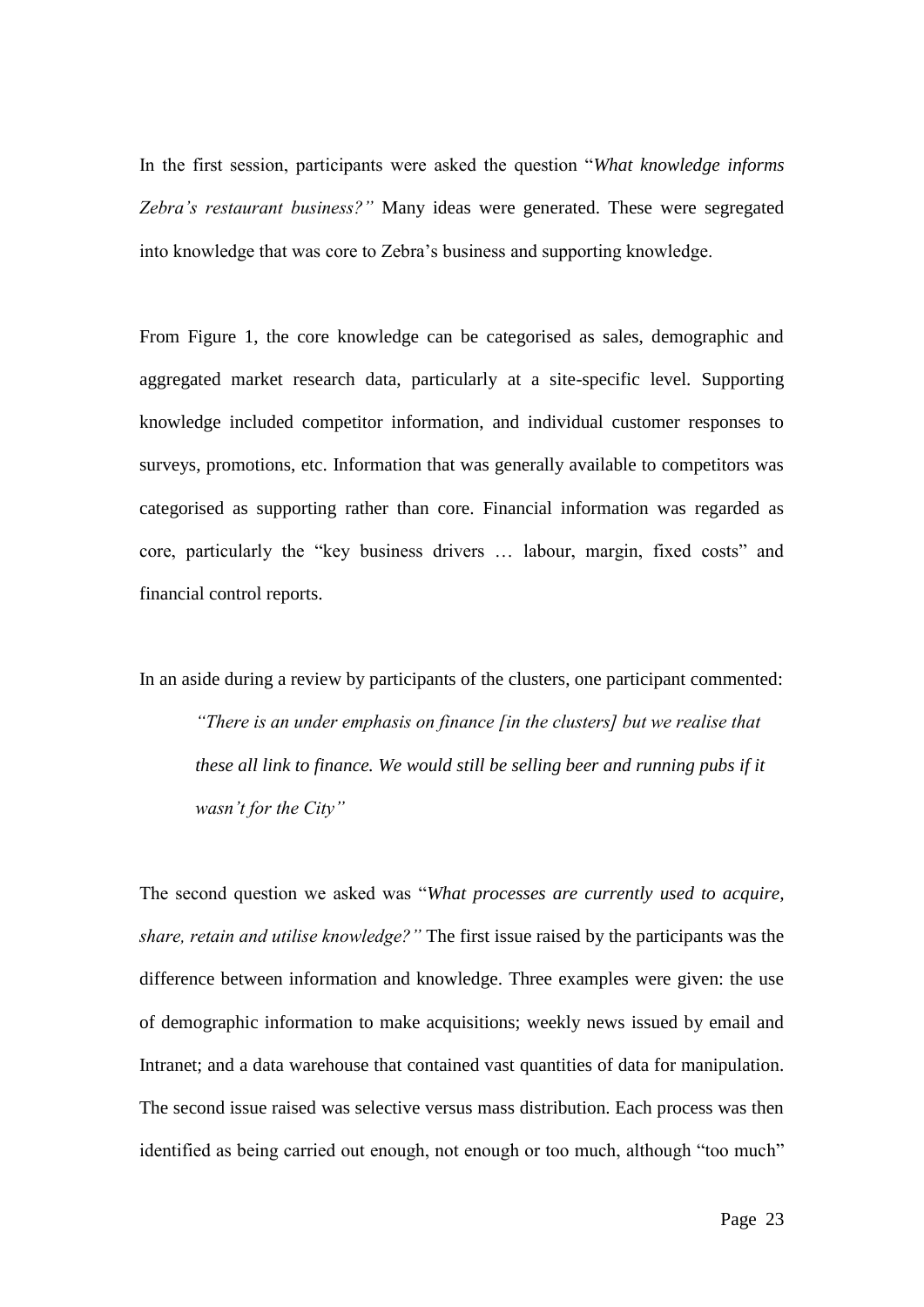did not necessarily mean that it should be reduced. The director of PID commented that

*"What we do is the easy stuff … the clever stuff is on the outside".*

Another participant commented that

*"We don't prioritise it from a cost perspective".*

For the "not enough" group, the participants identified those that could be addressed in the short-term and those which required long-term projects.

A third issue that became apparent in the clustering was to what extent Zebra relied on formal or informal methods of communication. Again, the director of PID commented

*"Bits of knowledge don't give information, the trick is linking them all together".*

The consensus was, in the words of one participant

*"There is lots of information but not much knowledge".*

One cluster revealed that too much reliance was being placed on informal chats, meetings, email, although formal meetings were also included in this list. Another, those processes that were not being done enough but could be addressed in the shortterm, included a variety of Intranet, telephone, pin-board, talking to staff, customers and the supply chain. Also evident in this "not enough" cluster were the purchase of data from consultancies, commissioned studies and defectors from competitors. However, using existing information and bringing together information for *ad hoc* reviews was also evident. The main difference between the two clusters seemed to be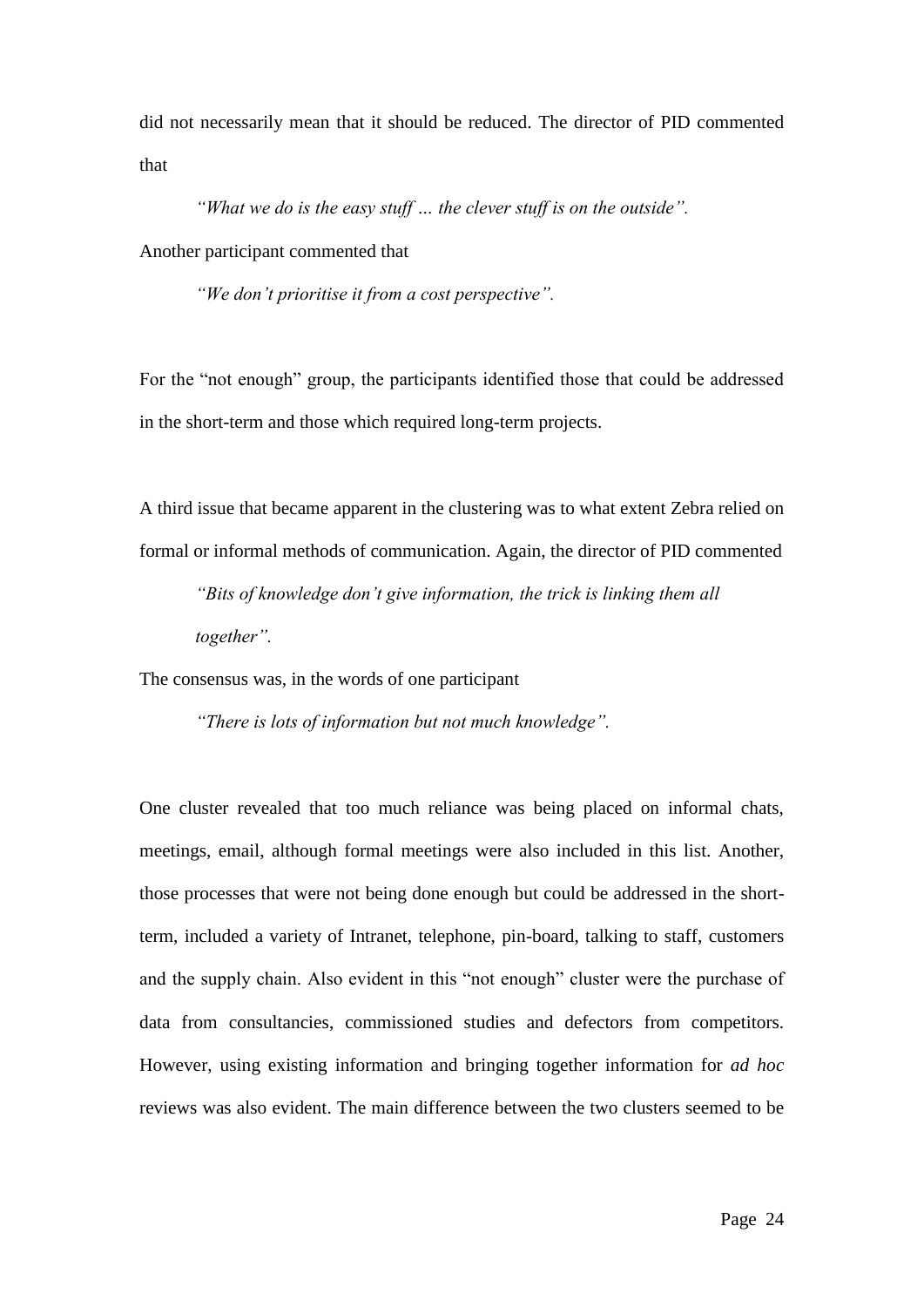that the "too much" cluster was seen as passive while the "not enough" group were seen as active.

A third cluster was also "not enough" but which could only be addressed in the longterm. This cluster contained detailed sales history for trend analysis, site-based performance database, management information system, "cubes" of sales information for analysis and cross-functional teams. This third cluster emphasised information collected consistently, over time and produced in a common reporting format.

At this point, the Head of Consumer Insight noted that what the participants were recording was

*"A corporate view of life … we need to speak to a different – operational – view"*

All participants in the workshop were in fact from "Head Office" departments. The researchers offered to deliver a workshop for operational staff at shop-floor level in order to compare and contrast shop floor with corporate views. At the time of writing, this has not yet been possible.

The researchers" third question was "*What processes should be used to acquire, share, retain and utilise knowledge more effectively?"* One of the first comments made by a participant was that

*"Knowledge is only useful when it is shared"*

Those processes that could be addressed in the short-term included using crossfunctional data, integrating that data and producing meaningful summaries – by brand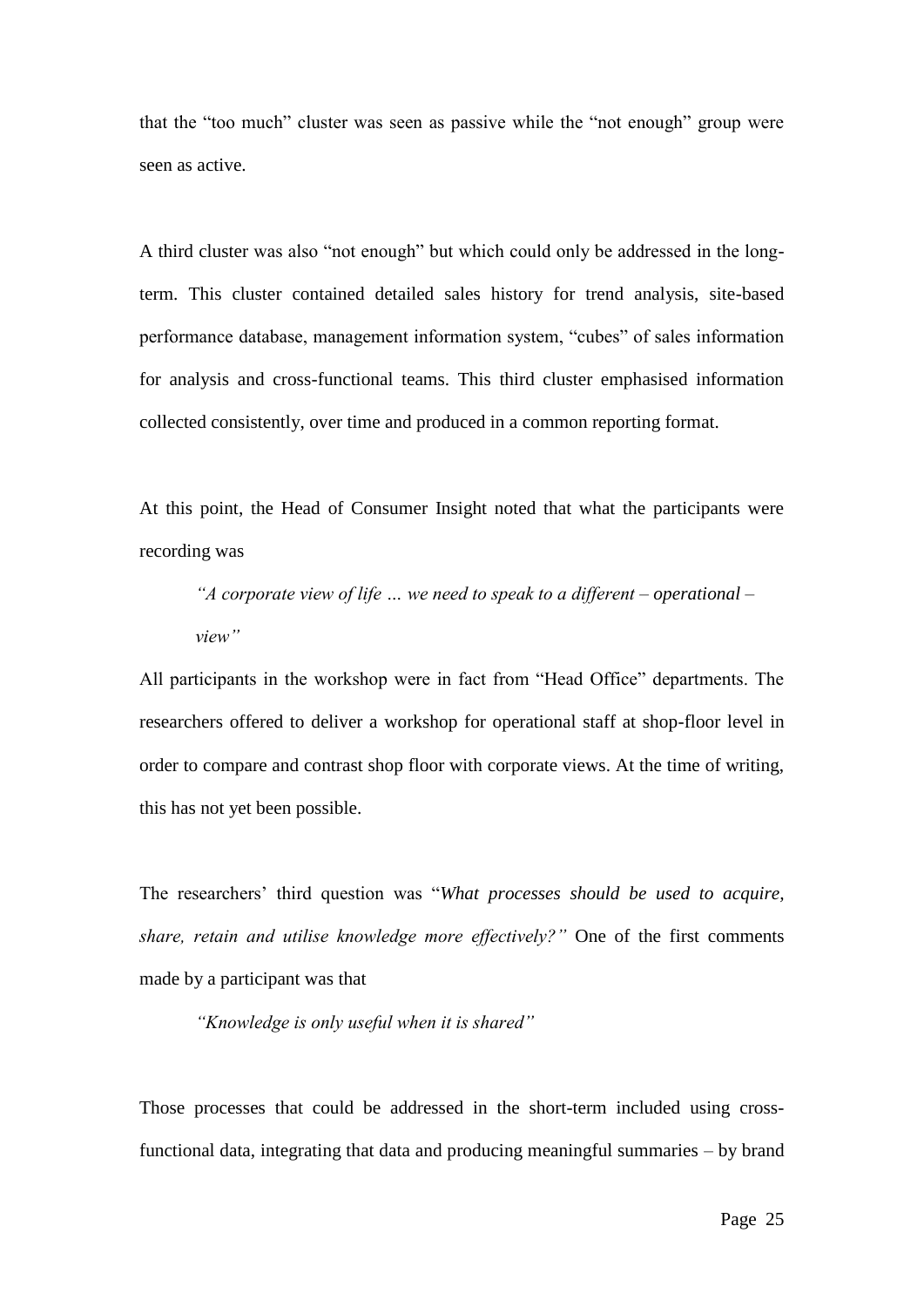- with less detail. Longer-term issues were more detailed sales mix and margin information, use of profiling rather than averages, common tools and wider availability of the ability to analyse sales data.

The main enablers that had to be addressed before any meaningful progress could be made were the need for a single source of all knowledge, based on standardised site technology

*"So we are able to acquire consistent information in consistent ways".*  However, participants recognised that this needed

*"Buy in from the top down".* 

Standardised site technology to produce a single source of information was critical to obtain the long-term information that had been identified. However, overall the participants recognised that this was a long-term improvement that was dependent on a technological solution that was difficult to achieve. The participants identified the need for a

*"Knowledge champion … to champion and facilitate the process of communicating knowledge".*

The fourth question was "*What measures are currently used, or should be used, in relation to the acquisition, sharing, retention and utilisation of knowledge?"* in this workshop, this question assumed the participants had to develop a business case for resources to achieve the standardised site technology and the single source of information. The discussion focused on the information that could support such a business case.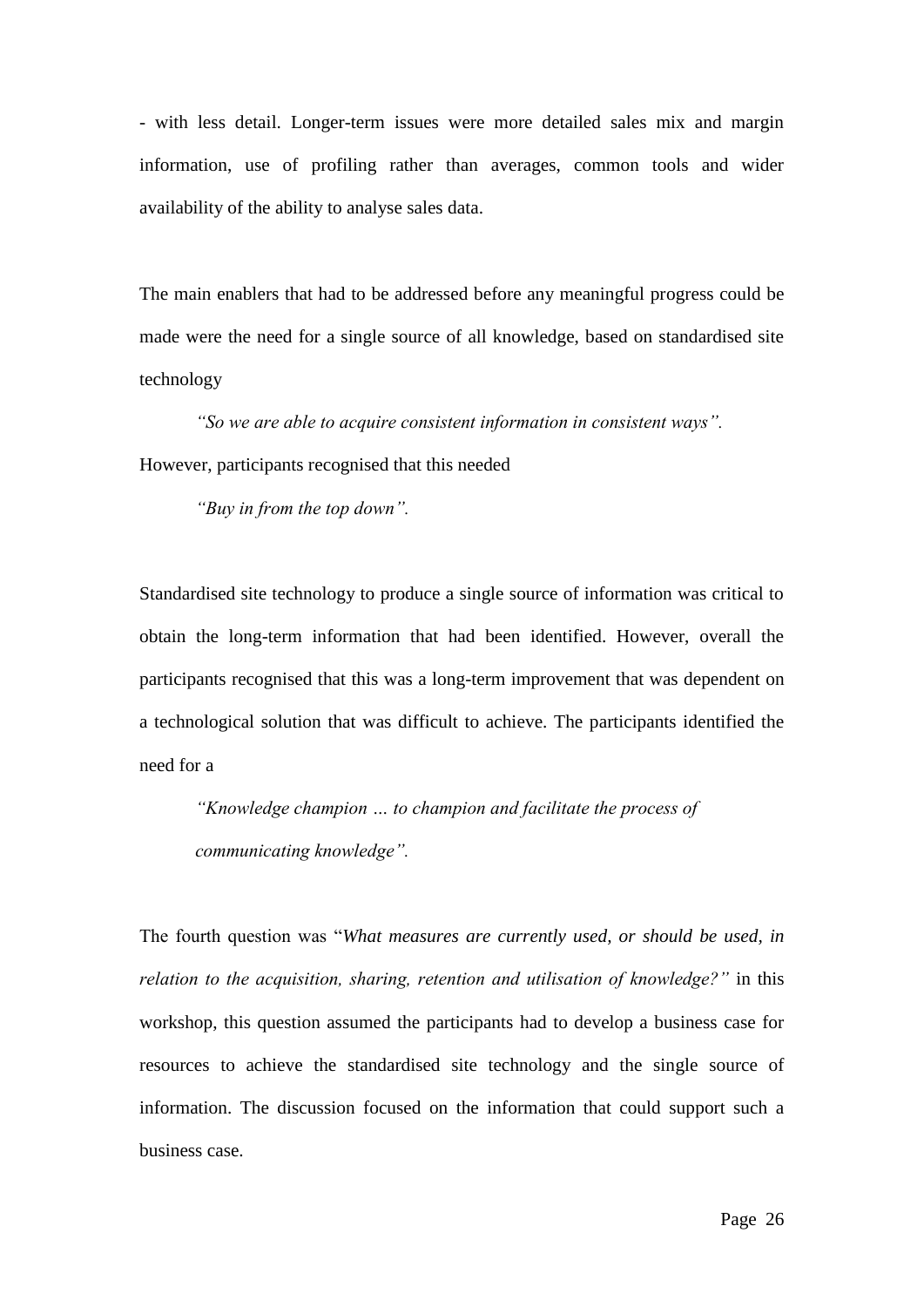The Head of Consumer Insight asked rhetorically

*"How do we know that knowledge leads to better success?"*

to which the answer was

*"Top down from the share price."*

The participants commented that each brand had to achieve a 10% per annum sales growth and a 5% per annum profit growth if it was to be retained.

Much information was identified as already being available, including share price, market share, like-for-like sales, balanced scorecard data, spend per head. However, the ability to respond by using knowledge and the synergies that were available from holding duplicate information were not known.

The participants, both informally after the workshop and via subsequent questionnaire and discussion appreciated the workshop. The workshop had crystallised their views and demonstrated the interdependencies. They had also produced a workable action plan. The maps built by the participants during the sessions accurately recorded the expressed views of the participants and their discussion about the issues. In particular the maps contained a record of the negotiated outcomes from that discussion, in the form of representing road maps of the actions which the participants had decided to implement.

It was interesting that while finance was not dominant explicitly during the workshop, it was implicit in much of the discussion, particularly in the first question where financial information was considered to be important (as shown on Figure 1 in the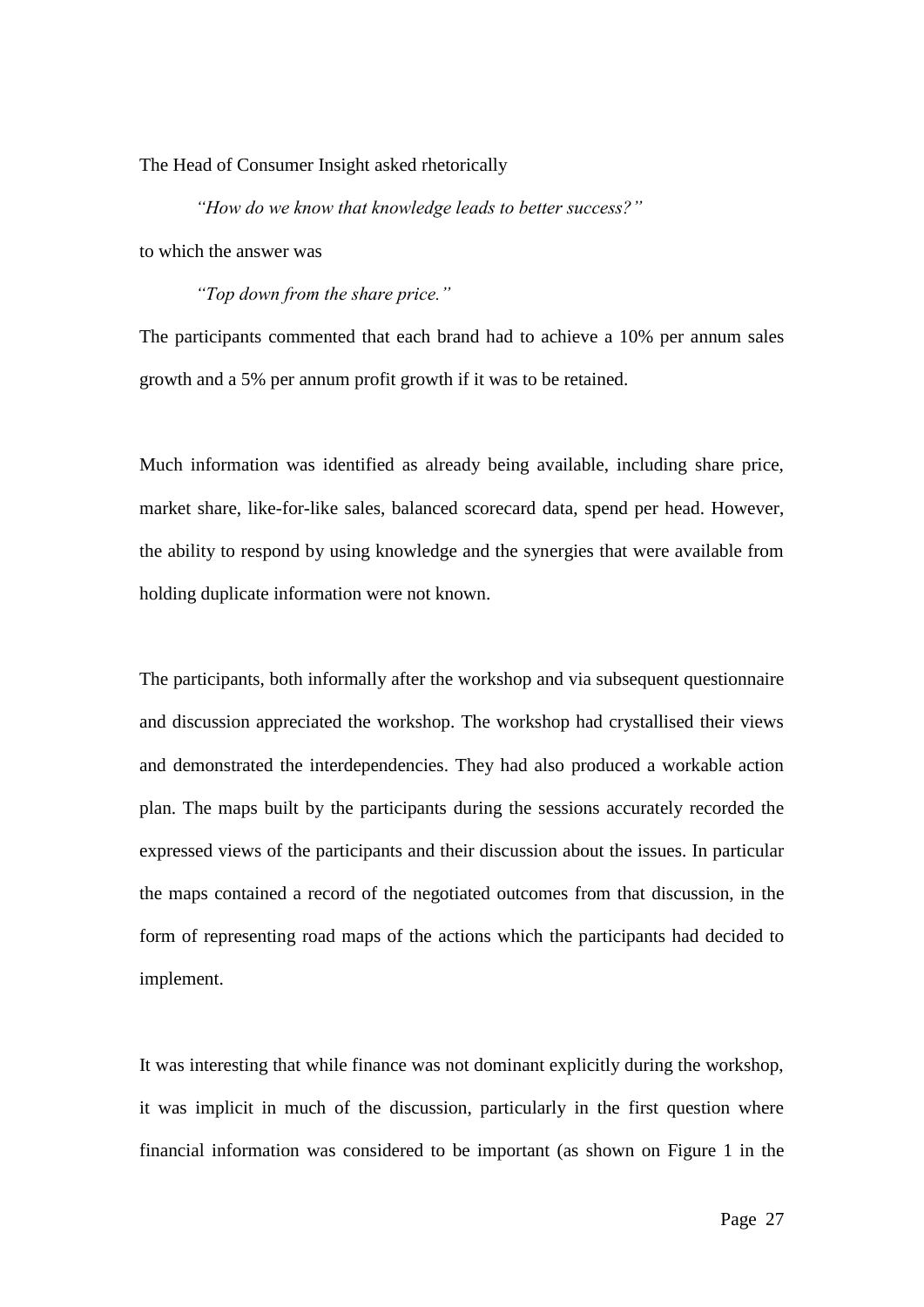material around concept number 125, "financial control") and in the final question when the share price was emphasised. The desire to find a technological solution to a mass of inconsistent and often incompatible data from multiple sources required a substantial capital investment.

The participant-built maps enabled the researchers to gain deeper insight to the real issues of concern to the participants. The researchers were able to collect data on their views built by the participants themselves.

#### *Workshop 2: Police*

Police is an English police force with 2,400 police officers, 1,300 support staff and a budget of £144 million. Prior to the workshop, Police had increased the police levy (the portion of the council tax that pays for police services) by 33%. Police had recently developed a new strategy around what they termed the "Four Better Outcomes". These were to: provide reassurance; reduce disorder and anti-social behaviour; reduce crime and increase detections; and reduce road casualties.

Prior to the workshop, management within Police were aware that they had never had any explicit knowledge management activity, nor did they have a knowledge management strategy as a whole. Indeed, the use of the term "knowledge" within Police raised issues in itself (see the discussion below). However, the intelligence-led policing approach (also discussed below) may mean that the operational aspects of knowledge management were less bad than those at Police Headquarters appeared to believe.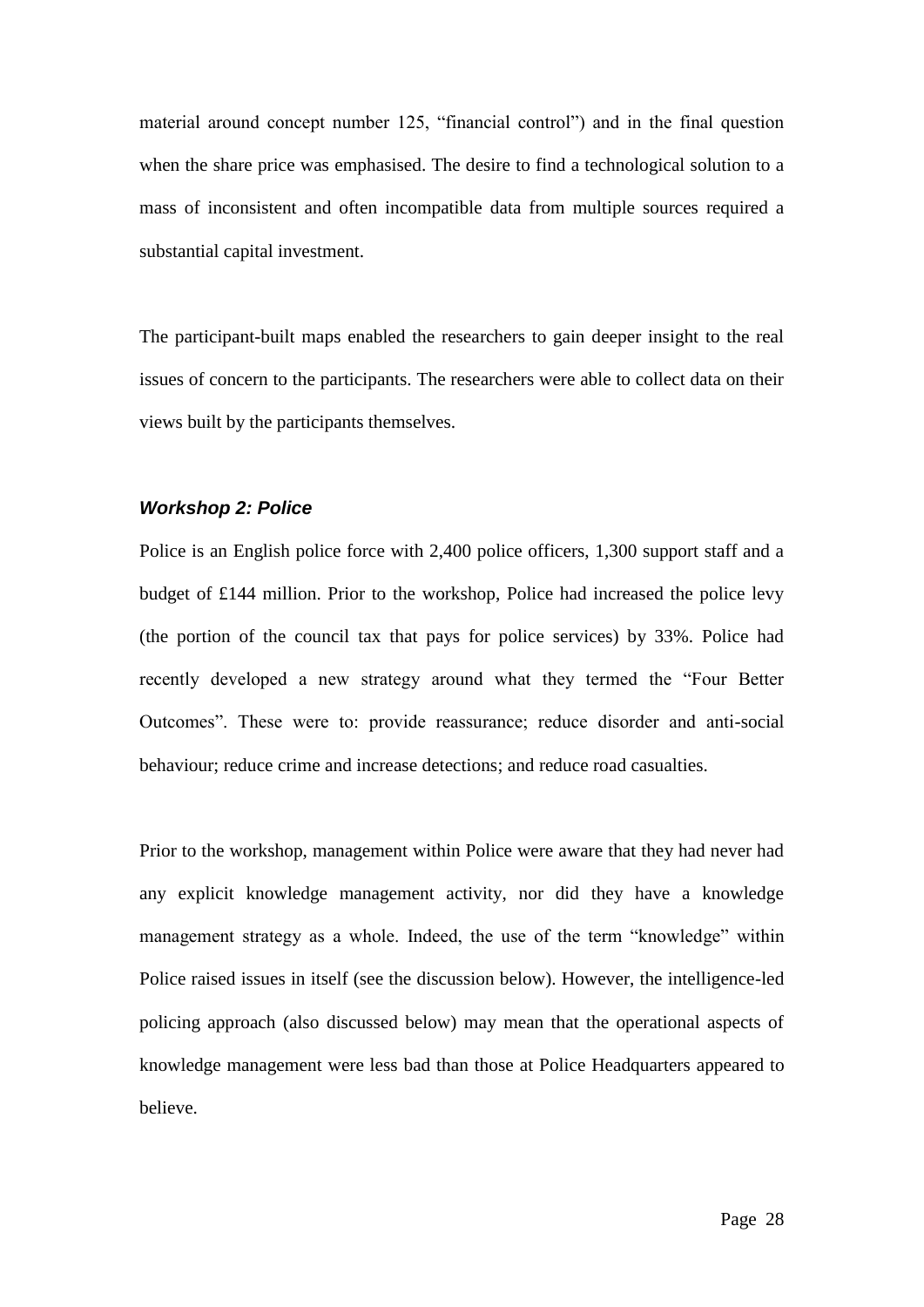Prior to the workshop, the Research & Development Manager commented that

*"All we've got is knowledge but we're hopeless at managing it".*

A new Director of Strategic Planning and Development (SPD) had been appointed to Police and a priority that had been established by the Chief Constable was to develop a communications strategy. A communications strategy was clearly seen as part of what we (the researchers) would call knowledge management. Two workshops were planned, the first concerned with communication within the organisation, the second with external stakeholders. Here we concentrate on the first (internal) workshop. The director of SPD wanted as an outcome of each workshop,

*"A shared commitment to a shared plan".*

One of the problems in researching a police force is the difficulty of bringing key people together. However the 9 participants included the SPD director, a police Superintendent (divisional commander), a traffic Inspector, two police constables, the Head of Information Systems, representatives of the Organisation Development Unit and a public relations officer.

The first workshop question was "*What information needs to be communicated internally within Police?"* In choosing this wording, we used the terminology preferred by the organisation. Knowledge is not a term in common use within Police at all. As far as we can judge, what "information" meant to the Police participants was no different to what "knowledge" meant to those from Zebra. A lot of ideas were provided very quickly by the participants (displayed in Figure 2), who recognised that many of these related to the Four Better Outcomes. The first issue that arose was the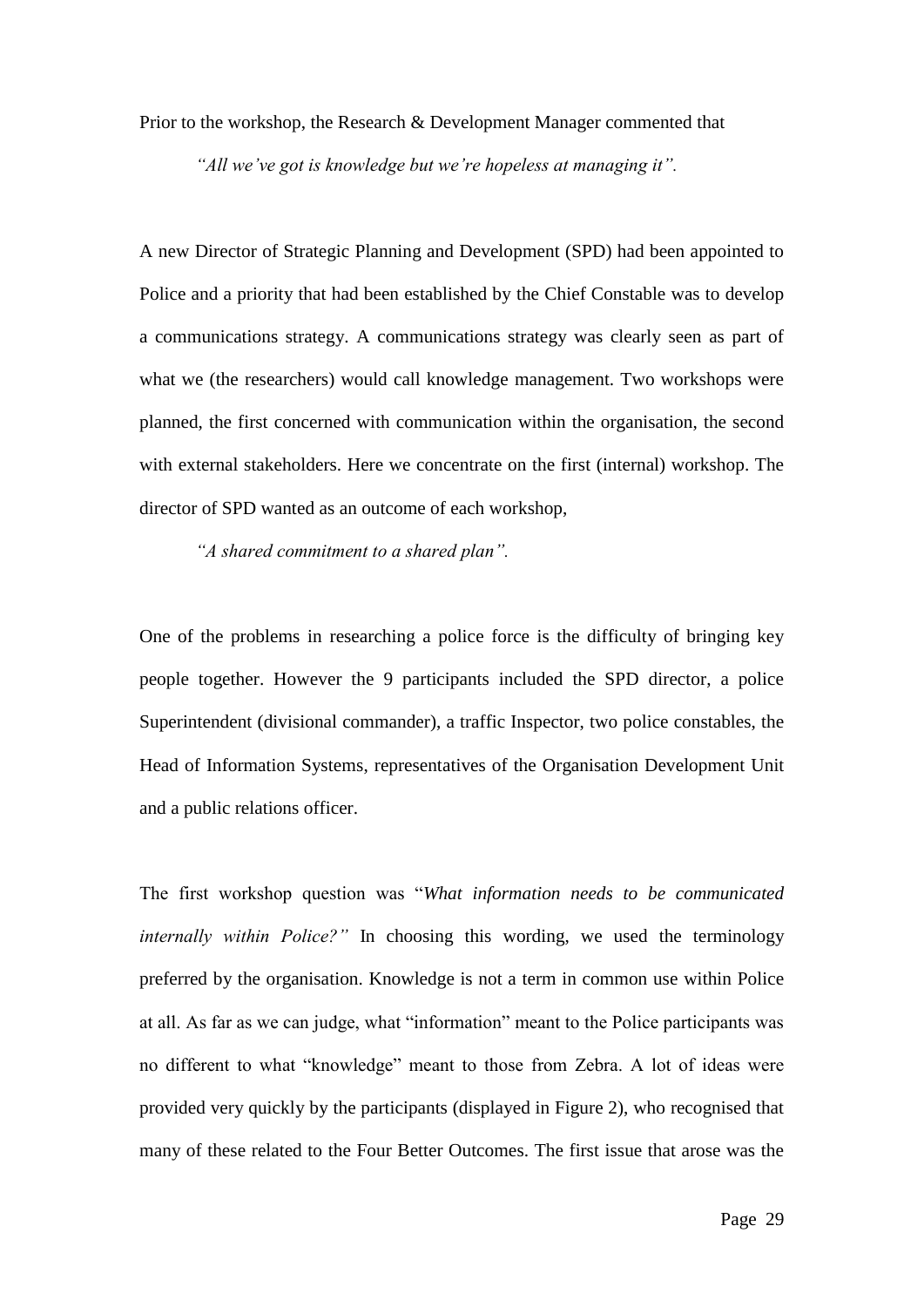differing information requirements of the different structural units. Three different types of units were present in Police and each was represented at the workshop: the operational policing divisions; the Headquarters operational support units; and the Headquarters support departments. The first two of these provided front-line policing services, albeit one at a local level while the other was at a force-wide level. It became evident that while substantial detail was required at the operational level, more aggregated data and trends were more important at the force level. The main clusters of information were external changes (political, regulatory and press); frontline policing (driven by the Four Better Outcomes and national policing targets); and strategy (that was driven by the external cluster). Three organisational enablers were also identified: financial information, training and partnerships.

The researchers attempted to explore what information was core to Police and what was supporting (and so colour code some of the ideas in the same way as was done for Zebra in Figure 1). This became the second issue as it appeared that, in the words of the Head of IS:

*"There is no core information that everyone needs to know."* The requirements of the three different types of unit mentioned earlier appeared to be substantially different.

The second question we asked was "*What processes are currently used to acquire, share, retain and utilise information?"* Again, participants contributed a lot of ideas but these were mechanisms rather than processes. These ideas fell into two distinct groups: formal, predominantly IT systems, and informal processes. An interesting theme was the use of "Dermot" as a source of information. Upon questioning the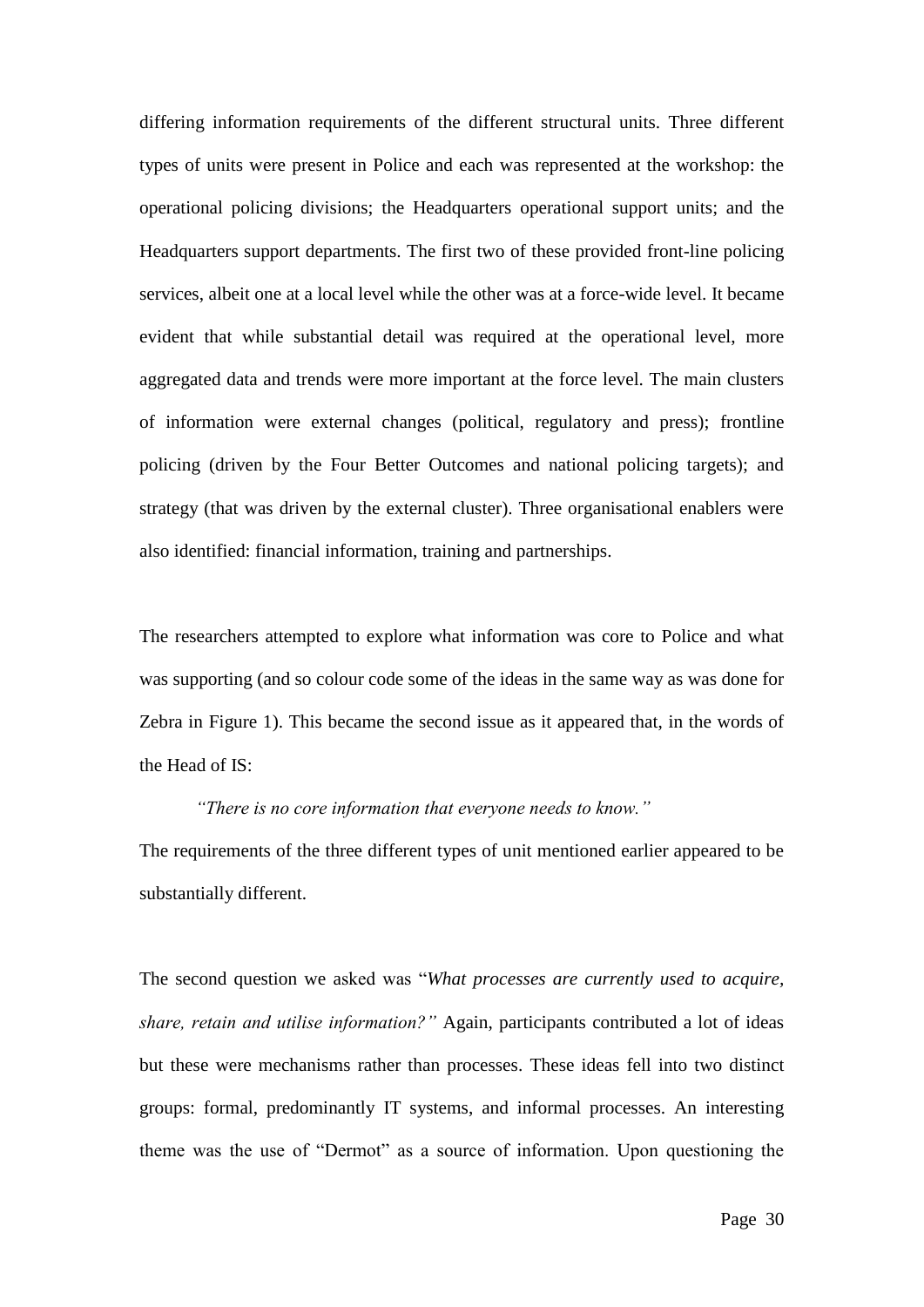participants, who all knew Dermot, it was explained that Dermot was a Chief Superintendent who had an important informal role in addition to his formal role. The "Dermot" theme returned several times during the workshop in other gathering sessions, revealing the importance of informal communications to the participants.

Within these two broad groupings, there were a number of clusters. Although corporate IT systems fed into all these, other clusters included (for sharing) informal means, conferences, the canteen (culture), Intranet and radio (the primary means of communication for patrolling officers). Utilising information included intelligence-led policing processes, particularly tasking, supplemented by briefings. (Intelligence, for Police, has the same meaning as in the military context.) Retaining information was in part through manual filing systems, personal records and paperwork.

Several participants noted the reluctance by some police officers to use the available IT systems. The Head of IS said

*"Because there are so many mechanisms, people ignore all of them … The culture of the organisation is nobody told me'".*

Reflecting the personal records and systems, the Chief Superintendent, a divisional commander, agreed that

*"There are privately owned organisers and laptops that people shouldn't have … these are a barrier to communications … we don't have a means of delivery but people want to be force-fed".*

The Director of SPD commented that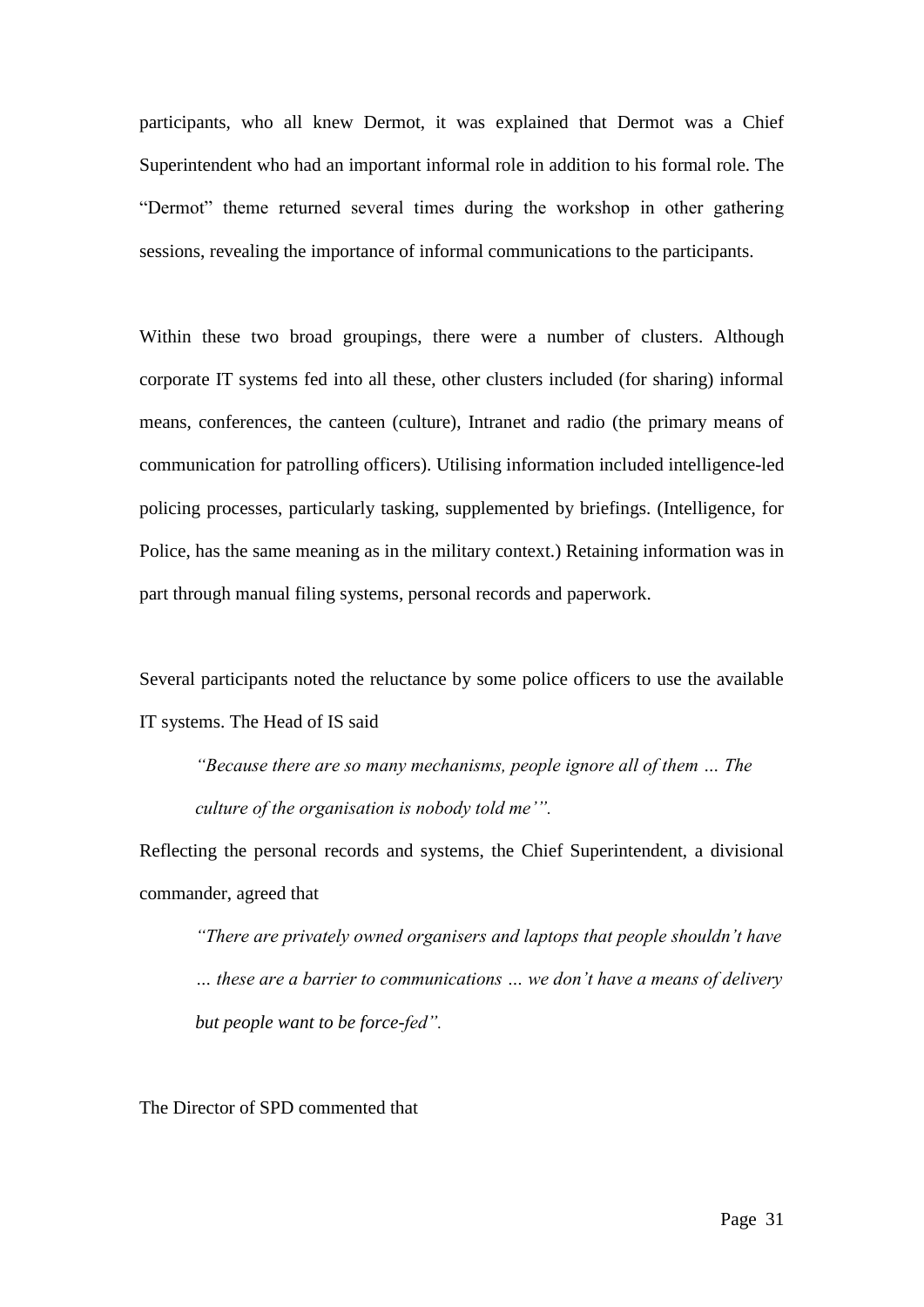*"We don't have any processes … or very limited processes … we are totally dependent on individuals for acquiring knowledge … sharing is limited … this is evidence of why we are doing badly".*

The third question was "*What processes should be used to acquire, share, retain and utilise information?"* After much discussion, this was broken down into three separate questions: How should we push information? How can willing people pull information? and How should we motivate reluctant people to pull information?, the latter reflecting the cultural barrier that had been identified earlier. A fourth question was added in anticipation of the second workshop to be held on external communications: What information should we, do we want to deliver to external parties? This question was important, the Chief Superintendent said, because it is

*"The information I need to give them to help me to do my job"* recognising the importance of the community in helping to solve crimes and reduce disorder.

This third question resulted in a number of clusters: intelligence-led policing processes; meetings and presentations; written documents; telephone, radio, email and video; Intranet, IT systems, etc. The director of SPD noted that

*"These are formal communications … but we are heavily dependent on informal one-to-one communications. There is a plethora of informal processes … to be effective we can't provide the quality of information for all these things".*

Consequently, the workshop participants separately rated the mechanisms against the processes that would be most effective for corporate and operational communication.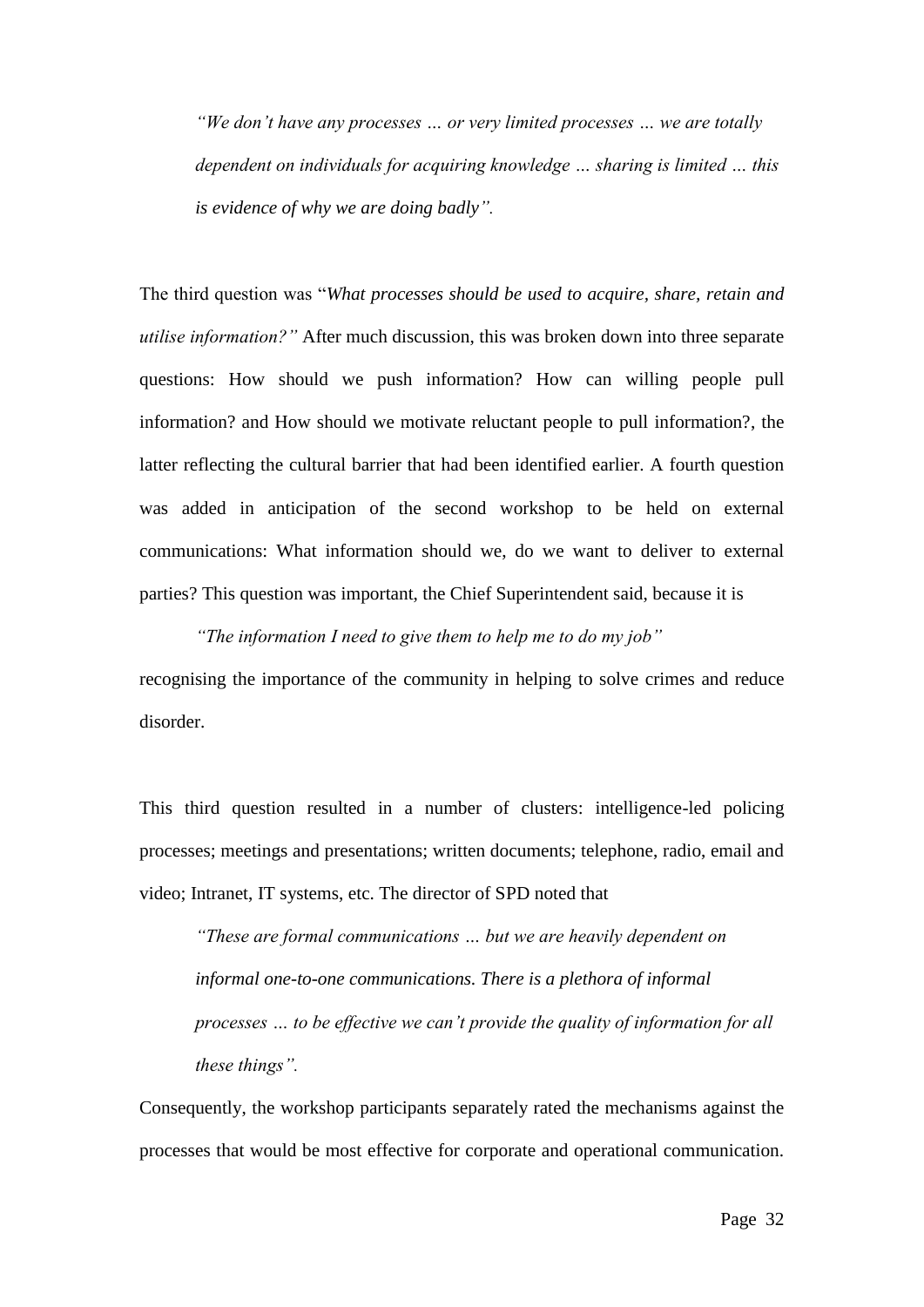The Intranet was rated as most effective for corporate communications, followed by publications, IT systems, meetings and email. The most effective processes for operational purposes were intelligence-led policing followed by corporate IT systems, radio, Intranet and verbal. However, in discussion it was generally agreed that lots of information should be held on the Intranet. The participants agreed that

*"If you only put the information in one place, that is where people will go to use it".*

It was generally agreed that the way forward was to develop the Intranet operationally as well as corporately. There were various comments about how this could be made to happen, particularly given the existence of what the Chief Superintendent called "recalcitrant non-communicators". Some participants believed that it was a line manager's job to ensure their staff used the system. The Inspector commented

*"Every police constable has to access information at the beginning of their shift before going on patrol to do their job"*

reflecting the intelligence-led tasking of police officers, following the "National Intelligence Model". However, others considered that computer literacy was a barrier to the use of IT systems.

The fourth question was "*How do we (or should we) evaluate the information that is on the Intranet?"* The agenda for the workshop contained the same general evaluation question as the one addressed by the Zebra participants. However, the Police participants expressed the view that different methods of communicating knowledge/information for different purposes should be evaluated in different ways. They chose to concentrate on the method they had earlier rated as most effective for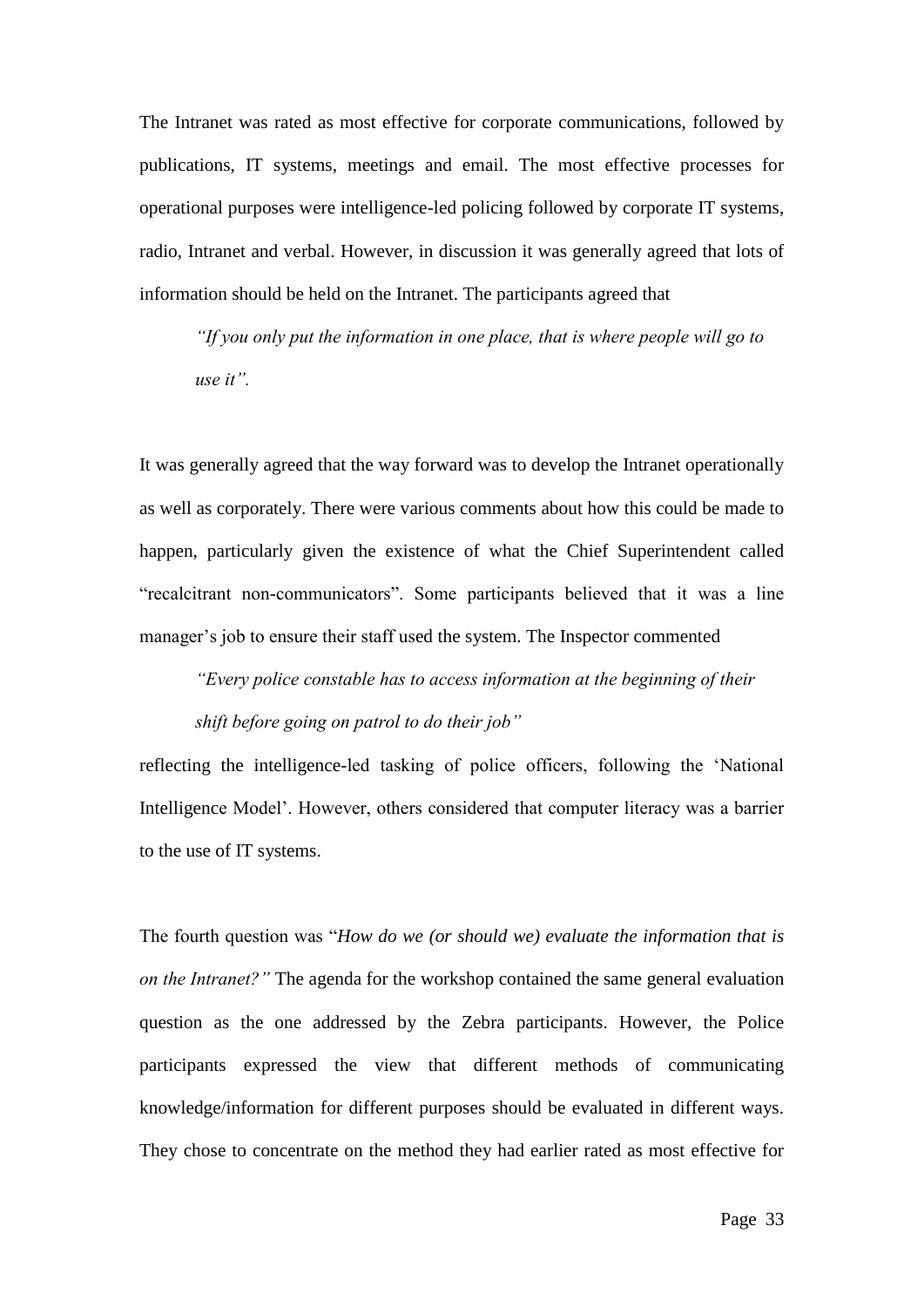corporate communications, namely the Intranet. As our position is "knowledge management is what you think it is", we took the participants' lead and addressed this aspect of evaluation rather than the more general evaluation of knowledge processes (as agreed by Zebra participants).

The Head of IS defined the input-output-outcome model for an Intranet of *"Inputs are the number of screens … Outputs are the number of log-ons and screens accessed … Outcomes are whether the piece of information has been communicated"*

The Inspector identified the problems with measurement of inputs:

*"The problem with forcing people to log off every time they use the system … a whole room of people will use the data if one person is logged on … the number of log-ons as a measure of how many people have used the system is meaningless … we need to talk to the end-users – ask about routes and timers and targets",*

the latter comment recognising the importance of the intelligence-led model.

The participants contributed a number of ideas for quantitative and qualitative aspects of evaluation, and again there were a number of clusters. Input measures were reflected in log-ons and hits, content and quality by user satisfaction and complaints. Functionality was represented by speed and ease of use and output was through knowledge checks. The outcomes that could be achieved were largely less time spent on briefings, and the achievement of the Four Better Outcomes evidenced by performance improvement.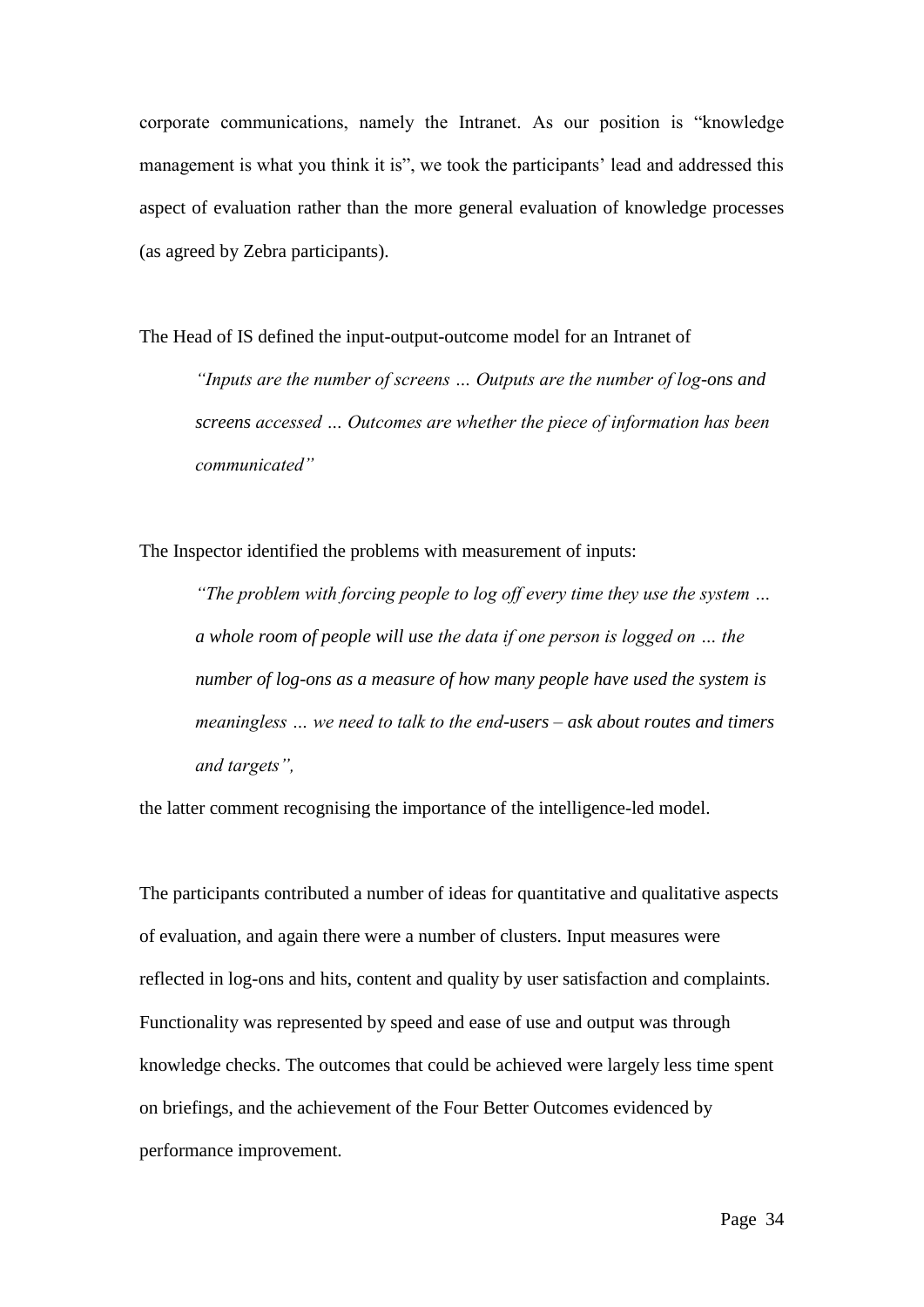One police constable, a trainer, commented:

*"They may spend more time using the Intranet than on briefings but they may be more effective when they go out on patrol".*

This led to a consideration of the questions that had been identified earlier – the push and pull considerations to encourage greater use of formal information held on the Intranet. The clusters of ideas were around reluctant people being motivated to pull information if they understood the benefits. This was supported by a range of rewards and sanctions, greater use of activity analysis and the PDR – Police"s performance appraisal system. The main theme here was making the Intranet fundamental to people"s jobs. The Chief Superintendent added:

*"We should make some things only available via the Intranet, for example expense payments, booking annual leave, claiming overtime".*

The final question was "*What information should we deliver to the external environment?*" in order to provide a starting point for the second workshop and because Police wanted to push some information to assist them. The clusters were around performance in relation to crime and detection to meet statutory requirements; crime prevention; reassurance; partnerships (for mutual benefit); education; and best practice. The Chief Superintendent summarised this as

*"Delivering information to the external environment to prevent crime and to help to detect crime".*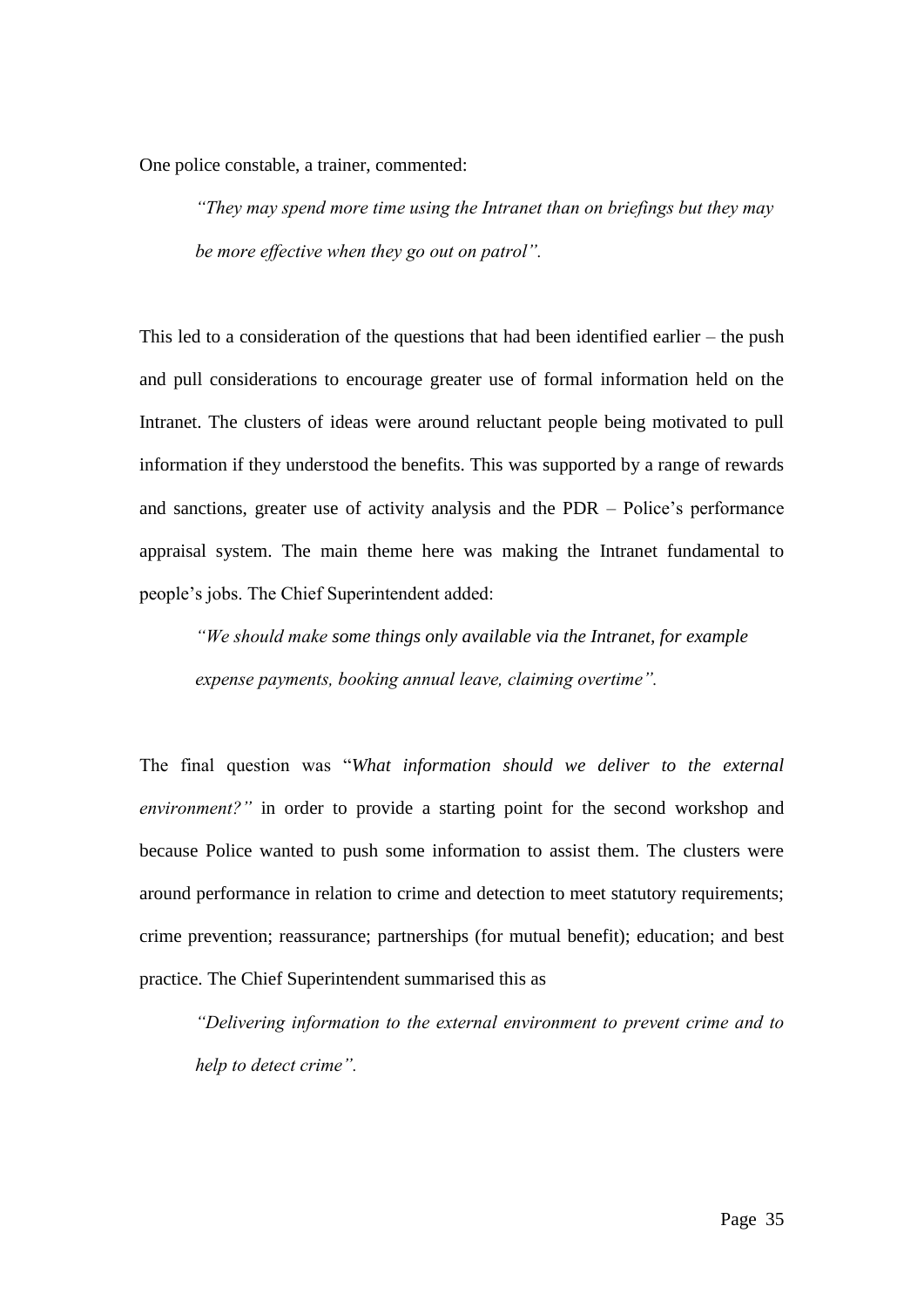The group considered whether there were consistent processes in place to provide this information. Many had no consistent processes. The Head of IS added

*"All these things are done but there are no consistent processes. Things are done by different people at different times and in different ways".*

The Director of SPD concluded the workshop by noting that

*"The scale of information generated is enormous"* but that the group would be informed and involved as a communications strategy was developed.

## **Discussion**

Although the two workshops were pilots for a continuing programme of research, there were common themes, despite one organisation being from each of the private and public sectors. In this section we review the workshops in the light of the theory described earlier.

#### The role of technology

In both organisations, there was general agreement that there was a great deal of knowledge, but that it was not well managed. This was largely because of the enormous variety of information that was available, held in widely different systems. In both organisations, information technology was seen as a key element in the solution. In Zebra this was through standardised site technology to produce a single source of information. In Police, this was predominantly through the Intranet as the delivery mechanism for a wide variety of data. However, both organisations appeared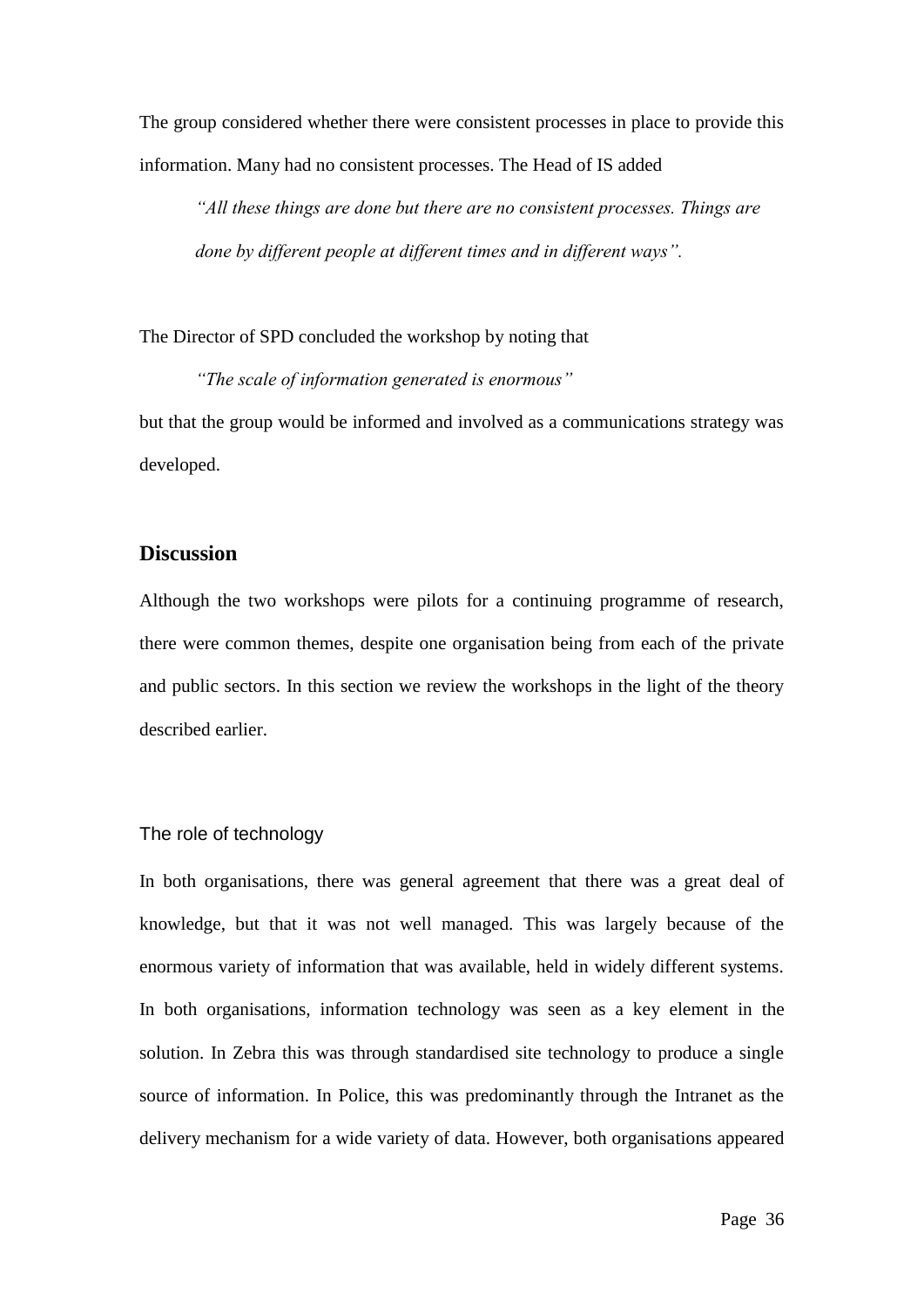to appreciate that even if the technology was a necessary element of the solution, it was by no means sufficient on its own.

#### Information and knowledge

Perhaps the central issue that arose from the workshops was that of information versus knowledge. Participants in both workshops largely saw information as a commodity. Information did not appear to be valued at a corporate level, in contrast to the sense in which knowledge forms an integral part of an organisation's intellectual capital.

### Formal v informal knowledge

In both organisations, the contrast between formal knowledge and informal knowledge was prevalent. Both recognised the importance of informal processes, but also held a desire to move to more formal, reliable and consistent ones. A difficulty was seen as being to retain the richness of the informal systems while adding the robustness and "shareability" of more formal ones.

#### Core and support knowledge

Here there was more of an apparent difference between the two organisations. The participants from Zebra, as mentioned above, found it relatively easy to identify what was core and what was supporting knowledge. In Police, by contrast, participants believed that the three different types of structural unit had fundamentally different core knowledge requirements. It is possible that the apparent unanimity in Zebra was because there were no operational level staff amongst the participants.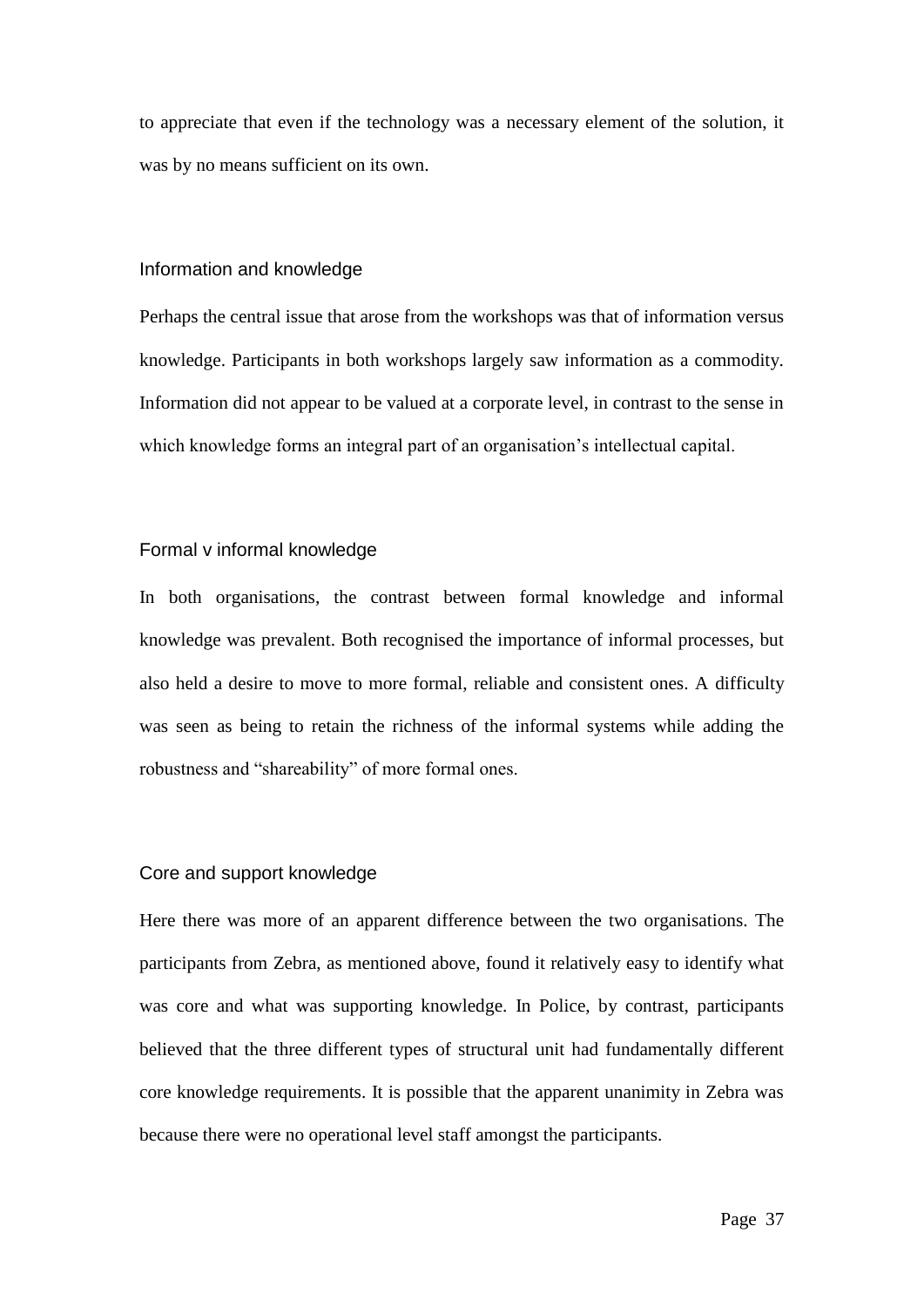#### Knowledge management as process

Participants clearly felt that the acquisition, sharing, retention, utilisation model was a satisfactory one on which to base their discussions. The general absence of formal processes in both organisations placed greater reliance on individuals, leading to a dependence on informal systems. The lack of consideration given at a senior management level to the processes necessary for knowledge management was marked in both organisations, particularly as both organisations were significantly knowledge–dependent for their success.

At a more detailed level, the main emphasis was on acquiring and sharing knowledge and information. There was less evidence of retaining and using the knowledge, or even information. In Zebra, its use was prospective in terms of having information that could lead to better location decisions and sales and profit growth, although this information was technology-dependent. In Police, the value of information had been recognised through the use of intelligence to drive police activity, although the use of this information through tasking and targeting was external to the technology.

#### Knowledge Management life cycles

The most significant difference between the workshops was in the commitment towards improvement. While the workshop participants in Zebra had that commitment, subsequent events revealed that the organisation did not share that commitment. By contrast, Police had recently appointed a Director of Strategic Planning and Development whose goal (given by the Chief Constable) was to develop a communications strategy. The simplest explanation is that each organisation was at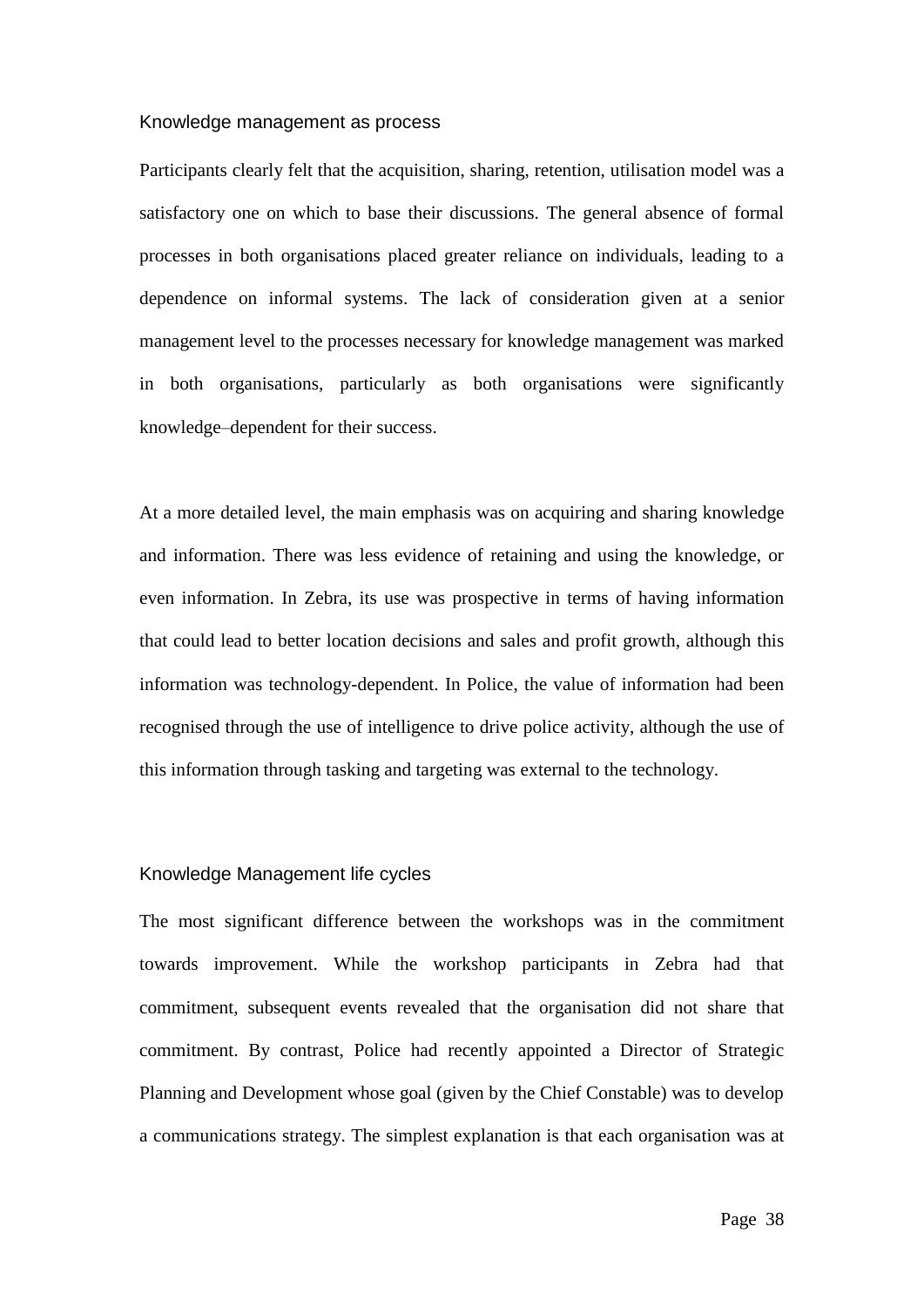a different stage of its knowledge management life cycle, Zebra being much further advanced than Police.

#### The need for knowledge champions

A key point in both workshops was the appreciation of the need for a knowledge champion in the organisation. The different stages of the knowledge management life cycle reached in the two organisations (discussed above) affected the nature of the discussion on this topic, but not the perceived importance of the role. In the Zebra workshop, much of one session was devoted to identifying potential knowledge champions, while in the Police workshop, the Director of SPD was clearly perceived by all participants to have been appointed to function as a knowledge champion.

### Top down v bottom up

In both workshops, some participants expressed concern about whether the right people were at the workshop. In Police, the concern was whether operational police officers were adequately represented. This was a similar concern to that expressed during the Zebra workshop that managers or support staff were likely to provide a different perspective than those delivering frontline services. This suggests that care needs to be exercised in interpreting the results at different levels of the organisation and that there may be value in a series of workshops at different organisational levels within the same organisation.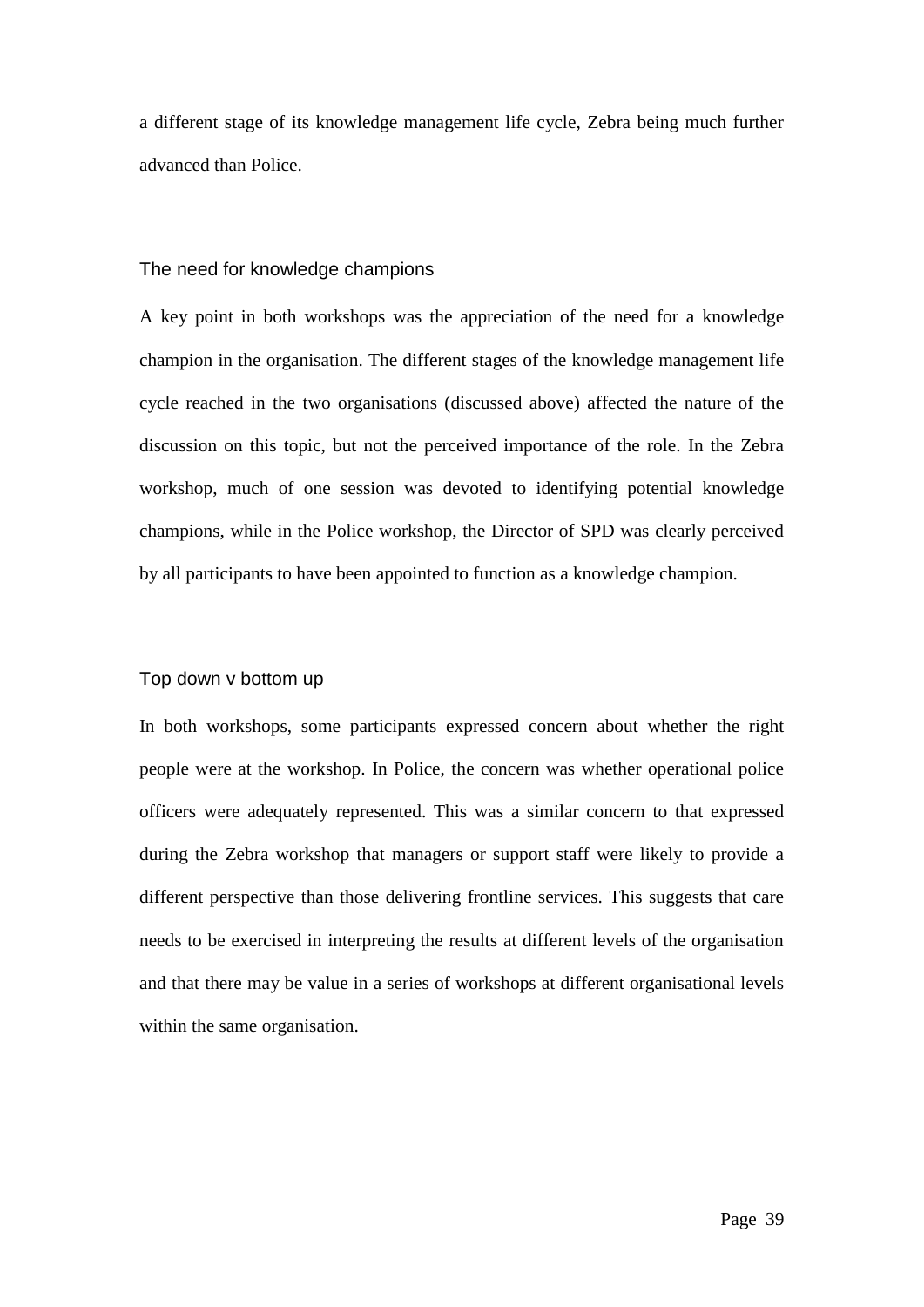#### The workshop methodology

Some observations can also be made in relation to the methodology. In both workshops, the role of the facilitator was crucial in ensuring that the discussion remained focused and that the clustering of ideas generated represented the participants' views. From participant feedback and the researchers' own observations, we believe that the anonymity provided did encourage contributions that would not have been evident in the traditional brainstorming method. However, the methodology needs to be supplemented by more traditional note-taking as the 'big picture' issues can be lost in the detail of the mapping processes while some of the participants' asides, as reported here, provide a richer context of the progress of the workshop.

The maps themselves are a significant output of the workshops, providing a detailed record of the processes for acquiring, sharing, retaining and utilising knowledge and in particular demonstrating the inter-dependencies between clusters of knowledge and processes. The maps for these workshops were similar in terms of the number of ideas, but were very different in terms of the depth of their structuring, as can be seen by comparing Figures 1 and 2. However, the maps are a means through which the participants JOintly Understand, Reflect and NEgotiate their knowledge management stratagY (i.e. "make their JOURNEY"). The purpose of these sessions is not to build a map – it is to develop feasible knowledge management strategy to implement. However, first indications (based on our very small sample) are that participants in these workshops about knowledge management generate ideas faster than do those in similar strategic planning workshops, but that the clustering and linking of the ideas takes longer.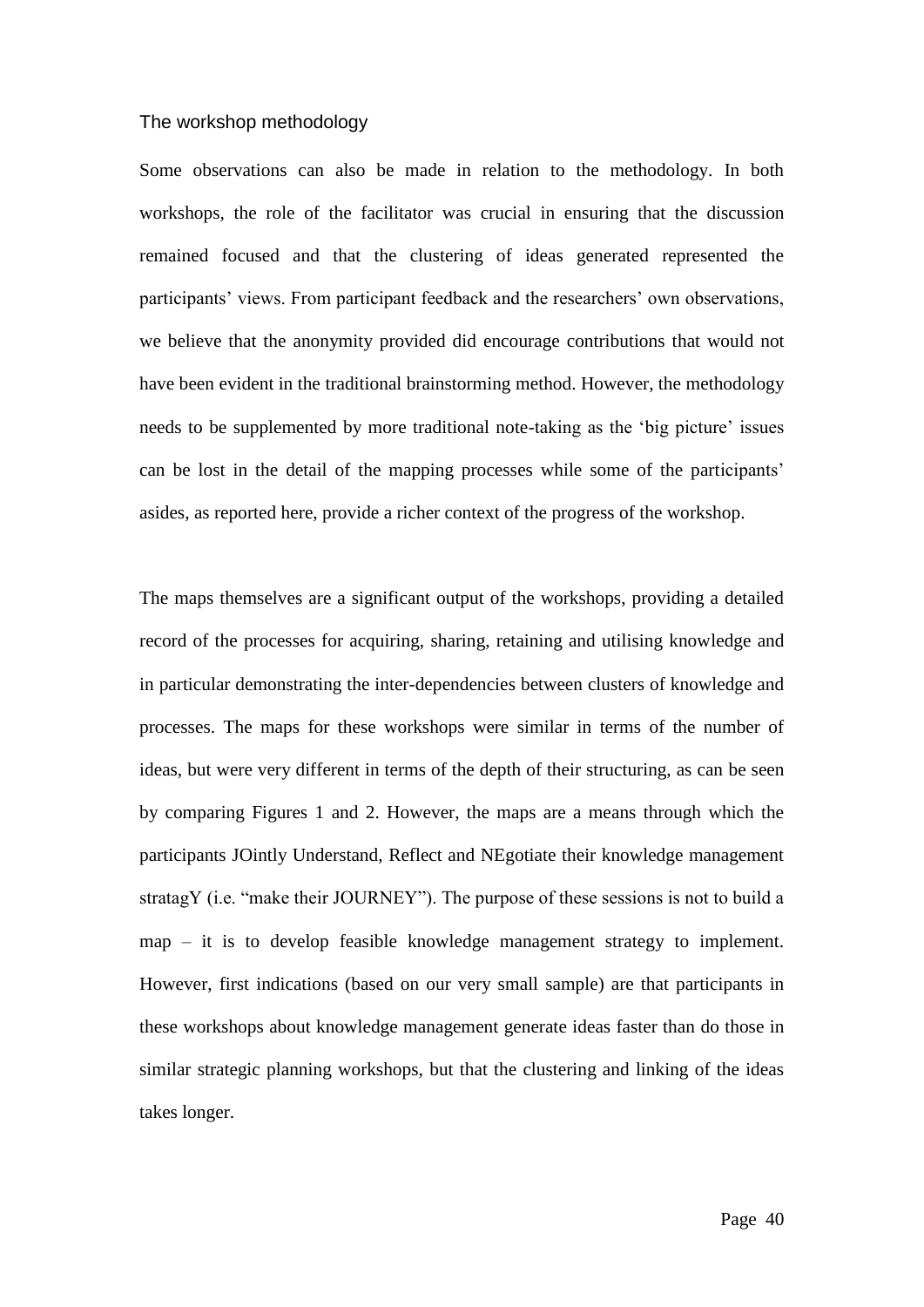Both workshops went through a period of introspection during the middle of the day, concerning what the way forward for the rest of the day should be. In both cases the group eventually returned to the set agenda, having agreed that the processes of acquiring, sharing, retaining and utilising information that were *currently used* by the organisation needed to be followed by consideration of the processes that *should be used* by the organisation. This seemed to be an important element, methodologically speaking, in maintaining the ownership of each group in the workshop.

## **Conclusions**

The JOURNEY Making methodology appears to be effective in helping participants to think about knowledge management in the context of their organisation and to develop an agreed action plan.

The overall outcomes of the two workshops reported here were very similar, in spite of their different contexts: one public sector organisation with a regional responsibility, one private sector organisation with a national presence. Three features were especially apparent:

- The emphasis in both cases was very much on acquiring knowledge (and to a  $\bullet$ lesser extent sharing knowledge) rather than retaining or utilising knowledge.
- Both groups clearly appreciated the existence of cultural and process-related  $\bullet$ process aspects of knowledge management, but found it much easier to think in terms of mechanisms, especially when considering possible actions in the context of their organisation.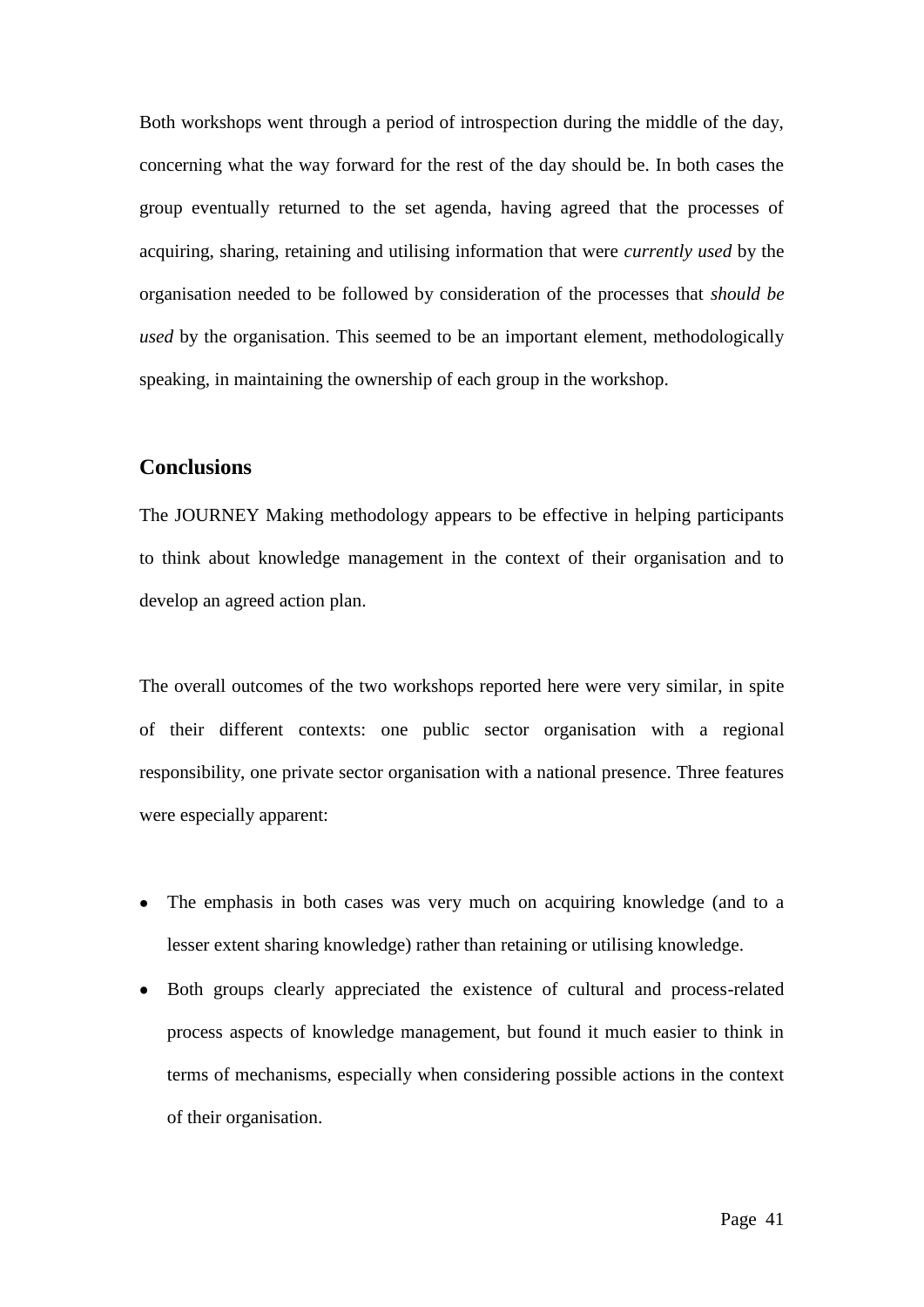In both workshops, a substantial period of the day was spent considering whether  $\bullet$ the programme originally proposed for the day needed to be changed for their context. Both times this was at the point where the focus moved from describing what currently happens to thinking about what should happen and how that might be achieved. In both cases, in the end the decision was made to return to the original programme.

Finally in terms of the workshops themselves, although the workshops appeared to be successful in securing commitment within the group of participants, in order to progress knowledge management in the organisation, commitment outside the group is also vital. This is where the two workshops differed most, this commitment being much more apparent in Police than in Zebra. We believe that this is because Zebra was much further along the knowledge management life cycle than Police at the time when the respective workshops were held. Indeed, it is possible that Zebra's apparent focus on "Head Office" rather than operational level knowledge management, both in this workshop and previously, may in itself be one of the reasons why commitment from other senior managers was at best lukewarm. The importance of the organisational context in which knowledge management is being considered seems therefore to be crucial.

From the viewpoint of the JOURNEY Making approach, two differences between the contexts of these knowledge management workshops and previous strategic planning workshops were apparent. The first was the nature of the links that participants made between the concepts in the maps. In the context of the knowledge management workshops, these links usually denoted interdependence of some kind, instead of the causal relationships of the strategic planning maps. The second was that the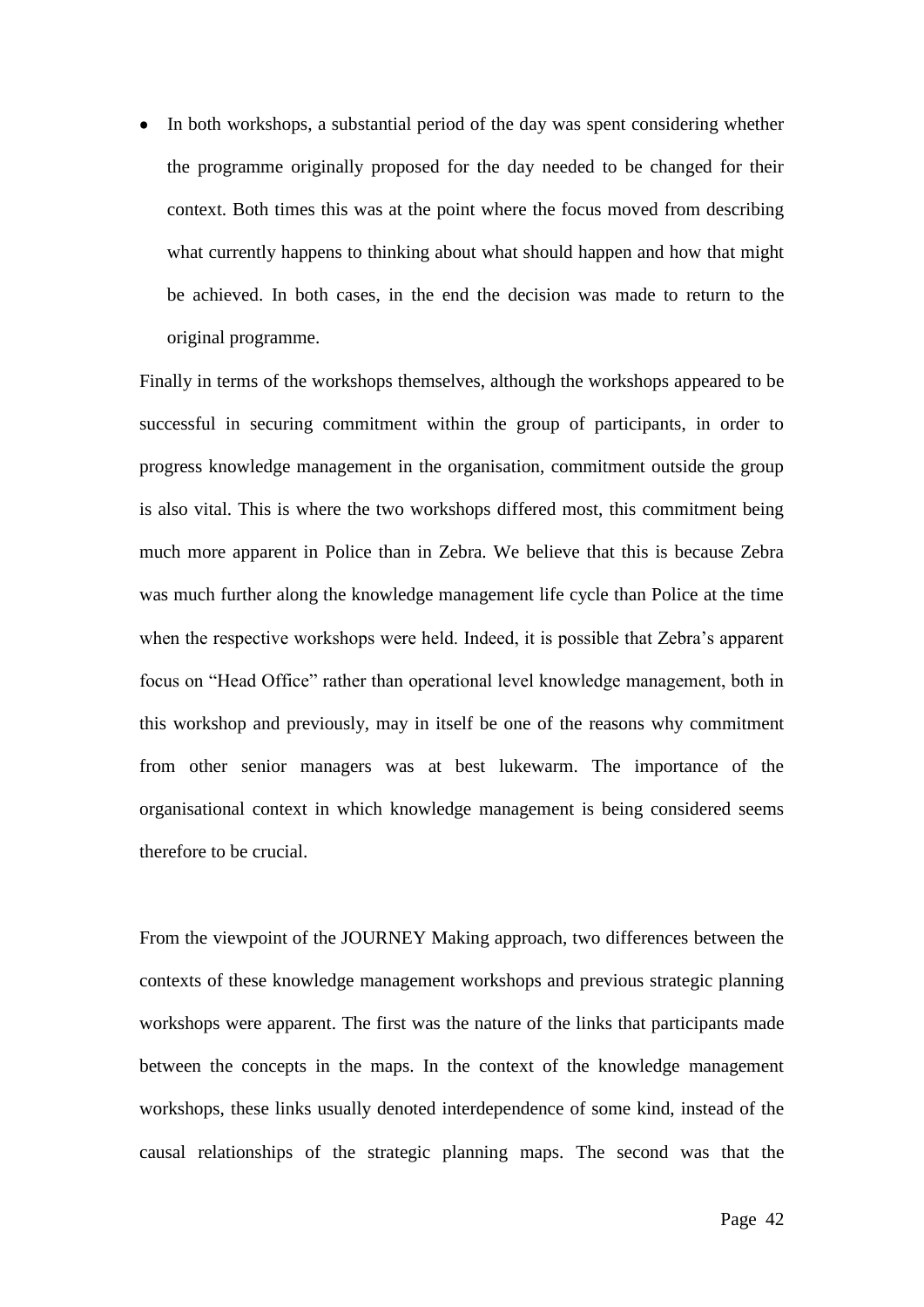production of an action plan seemed less important for knowledge management than for strategy development. We hypothesise that this is because knowledge management is more related to process, and strategy development to outcome.

# **Acknowledgement**

This research was funded by CIMA, the Chartered Institute of Management Accountants in the UK.

# **References**

- Alavi, M. (1997) Knowledge management and knowledge management systems. Presented at *ICIS 97, The Eighteenth International Conference on Information Systems*, Atlanta, Georgia, 1997.
- Alavi, M. and Leidner, D. E. (1999) Knowledge management systems: issues, challenges and benefits. *Communications of the AIS,* **1**, (Article 7).
- Amidon, D. M. (1998) Blueprint for 21st century innovation management. *Journal of Knowledge Management,* **2**, (1), 23-31.
- Bassi, L. (1998) Harnessing the power of intellectual capital. *The Journal of Applied Manufacturing Systems*, (Summer), 29-35.
- Becerra-Fernandez, I. and Sabherwal, R. (2001) Organizational knowledge management: A contingency perspective. *Journal of Management Information Systems,* **18**, (1), 23-55.
- Beckman, T. J. (1999) The current state of knowledge management. In *Knowledge Management Handbook* (Ed, Liebowitz, J.) CRC Press, Boca Raton, pp. **1**-1 - **1**-22.
- Cooper, W. H., Gallupe, R. B., Pollard, S. and Cadsby, J. (1996) Flaming face-toface: The dis-inhibiting role of anonymity in electronic brainstorming groups. Working Paper 96-12. School of Business, Queen's University, Ontario, Canada.
- Davenport, T. H. and Prusak, L. (1998) *Working knowledge : how organizations manage what they know.* Harvard Business School Press, Boston, Mass.
- Dennis, A. R., Haley, B. J. and Vandenberg, R. J. (1996) A meta-analysis of effectiveness, efficiency, and participant satisfaction in group support systems. Presented at *International Conference on Information Systems*, Cleveland, Ohio, 1996.
- Diehl, M. and Stroebe, W. (1987) Productivity loss in brainstorming groups: Toward the solution of a riddle. *Journal of Personality and Social Psychology,* **53**, 497-509.
- Duffy, D. (1998) In *CIO*, Vol. 12, pp. 66-71.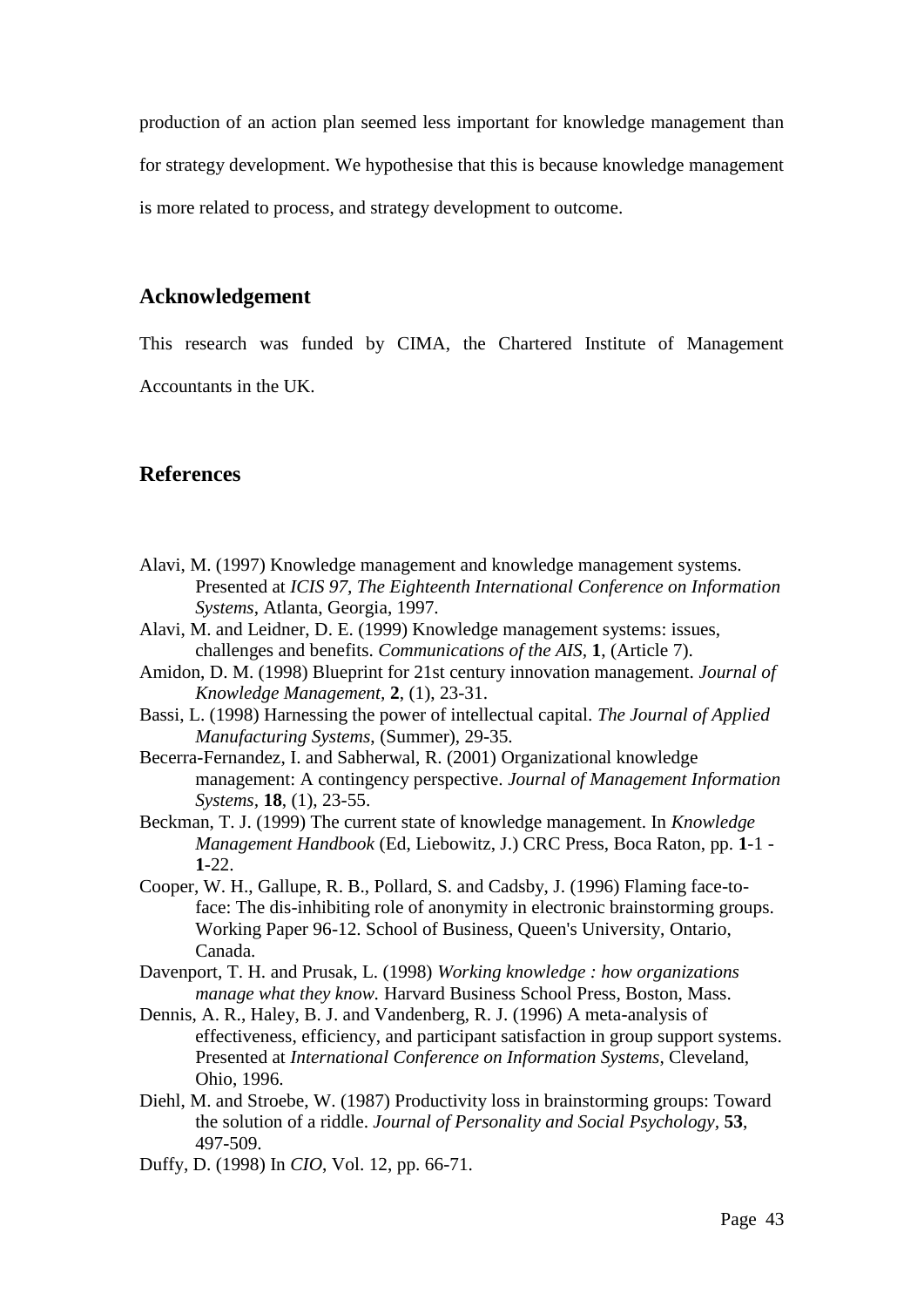- Earl, M. J. (1994) The new and the old of business process redesign. *The Journal of Strategic Information Systems,* **3**, (1), 5-22.
- Eden, C. and Ackermann, F. (1998) *Making Strategy: The Journey of Strategic Management.* Sage, London.
- Edwards, J. S. (1994) Knowledge Management and Management Knowledge. Internal working paper. Aston University, Birmingham.
- Edwards, J. S. and Kidd, J. B. (2002) Bridging the gap from the general to the specific by linking knowledge management to business processes. In *Knowledge and Business Process Management* (Ed, Hlupic, V.) Idea Group, Hershey PA.
- Edwards, J. S. and Kidd, J. B. (2003) Knowledge Management sans frontières. *Journal of the Operational Research Society,* **to appear**.
- Fleck, J. (1997) Contingent knowledge and technology development. *Technology Analysis & Strategic Management,* **9**, (4), 383-397.
- Fruin, W. M. (1997) *Knowledge works : managing intellectual capital at Toshiba.*  Oxford University Press, New York.
- Fulmer, R. M. and Keys, J. B. (1998) A conversation with Peter Senge: new developments in organizational learning. *Organizational Dynamics,* **27**, (2), 33-42.
- Gallupe, R. B., Bastianutti, L. M. and Cooper, W. H. (1991) Unblocking brainstorms. *Journal of Applied Psychology,* **76**, 137-142.
- Gold, A. H., Malhotra, A. and Segars, A. H. (2001) Knowledge management: An organizational capabilities perspective. *Journal of Management Information Systems,* **18**, (1), 185-214.
- Holsapple, C. W. and Joshi, K. D. (1998) Knowledge management: a three fold framework. Research Paper 118. College of Business and Economics, University of Kentucky.
- Huber, G. P. (2000) Transferring Sticky Knowledge: Suggested solutions and needed studies. In Proceedings of *Knowledge Management beyond the Hype: Looking towards the new millennium. Proceedings of KMAC 2000* (Ed, Kidd, J. B.) Operational Research Society, Birmingham, pp. 12-22.
- Janis, I. L. (1982) *Groupthink.* Houghton Mifflin Company, Boston.
- Nidumolu, S. R., Subramani, M. and Aldrich, A. (2001) Situated learning and the situated knowledge web: Exploring the ground beneath knowledge management. *Journal of Management Information Systems,* **18**, (1), 115-150.
- Nonaka, I. and Takeuchi, H. (1995) *The knowledge-creating company, how Japanese companies create the dynamics of innovation.* Oxford University Press, New York and Oxford.
- Parlby, D. (1997) KPMG Management Consulting.
- Pinsonneault, A., Barki, H., Gallupe, R. B. and Hoppen, N. (1999) Electronic brainstorming: The illusion of productivity. *Information Systems Research,* **10**, 110-133.
- Roth, J. and Styhre, A. (2002) Knowledge facilitation at AstraZeneca. Presented at *European Academy of Management Conference*, Stockholm, Sweden, May 9- 11, 2002.
- Ruggles, R. (1998) The state of the notion: Knowledge management in practice. *California Management Review,* **40**, (3), 80-89.
- Scarbrough, H., Swan, J. and Preston, J. (1999) *Knowledge Management and the Learning Organisation: A review of the literature.* Institute of Personnel and Development., London.